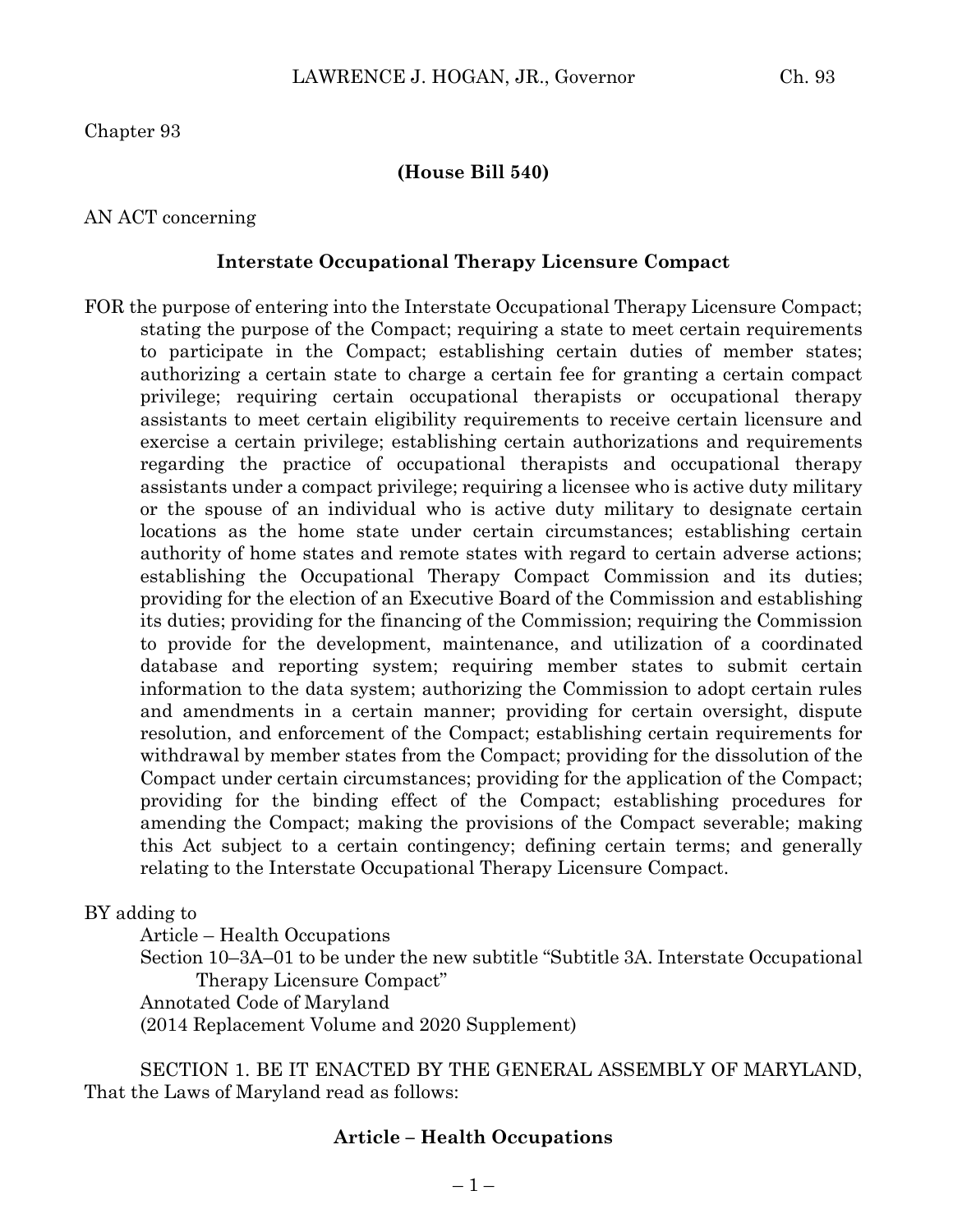## **SUBTITLE 3A. INTERSTATE OCCUPATIONAL THERAPY LICENSURE COMPACT.**

**10–3A–01.**

**THE INTERSTATE OCCUPATIONAL THERAPY LICENSURE COMPACT IS ENACTED INTO LAW AND ENTERED INTO WITH ALL OTHER STATES LEGALLY JOINING IN IT IN THE FORM SUBSTANTIALLY AS IT APPEARS IN THIS SECTION AS FOLLOWS:**

## **SECTION 1. PURPOSE.**

**THE PURPOSE OF THIS COMPACT IS TO FACILITATE INTERSTATE PRACTICE OF OCCUPATIONAL THERAPY WITH THE GOAL OF IMPROVING PUBLIC ACCESS TO OCCUPATIONAL THERAPY SERVICES. THE PRACTICE OF OCCUPATIONAL THERAPY OCCURS IN THE STATE WHERE THE PATIENT/CLIENT IS LOCATED AT THE TIME OF THE PATIENT/CLIENT ENCOUNTER. THE COMPACT PRESERVES THE REGULATORY AUTHORITY OF STATES TO PROTECT PUBLIC HEALTH AND SAFETY THROUGH THE CURRENT SYSTEM OF STATE LICENSURE. THE COMPACT IS DESIGNED TO ACHIEVE THE FOLLOWING OBJECTIVES:**

**(1) INCREASE PUBLIC ACCESS TO OCCUPATIONAL THERAPY SERVICES BY PROVIDING FOR THE MUTUAL RECOGNITION OF OTHER MEMBER STATE LICENSES;**

**(2) ENHANCE THE STATES' ABILITY TO PROTECT THE PUBLIC'S HEALTH AND SAFETY;**

**(3) ENCOURAGE THE COOPERATION OF MEMBER STATES IN REGULATING MULTI–STATE OCCUPATIONAL THERAPY PRACTICE;**

**(4) SUPPORT SPOUSES OF RELOCATING MILITARY MEMBERS;**

**(5) ENHANCE THE EXCHANGE OF LICENSURE, INVESTIGATIVE, AND DISCIPLINARY INFORMATION BETWEEN MEMBER STATES;**

**(6) ALLOW A REMOTE STATE TO HOLD A PROVIDER OF SERVICES WITH A COMPACT PRIVILEGE IN THAT STATE ACCOUNTABLE TO THAT STATE'S PRACTICE STANDARDS; AND**

**(7) FACILITATE THE USE OF TELEHEALTH TECHNOLOGY IN ORDER TO INCREASE ACCESS TO OCCUPATIONAL THERAPY SERVICES.**

**SECTION 2. DEFINITIONS.**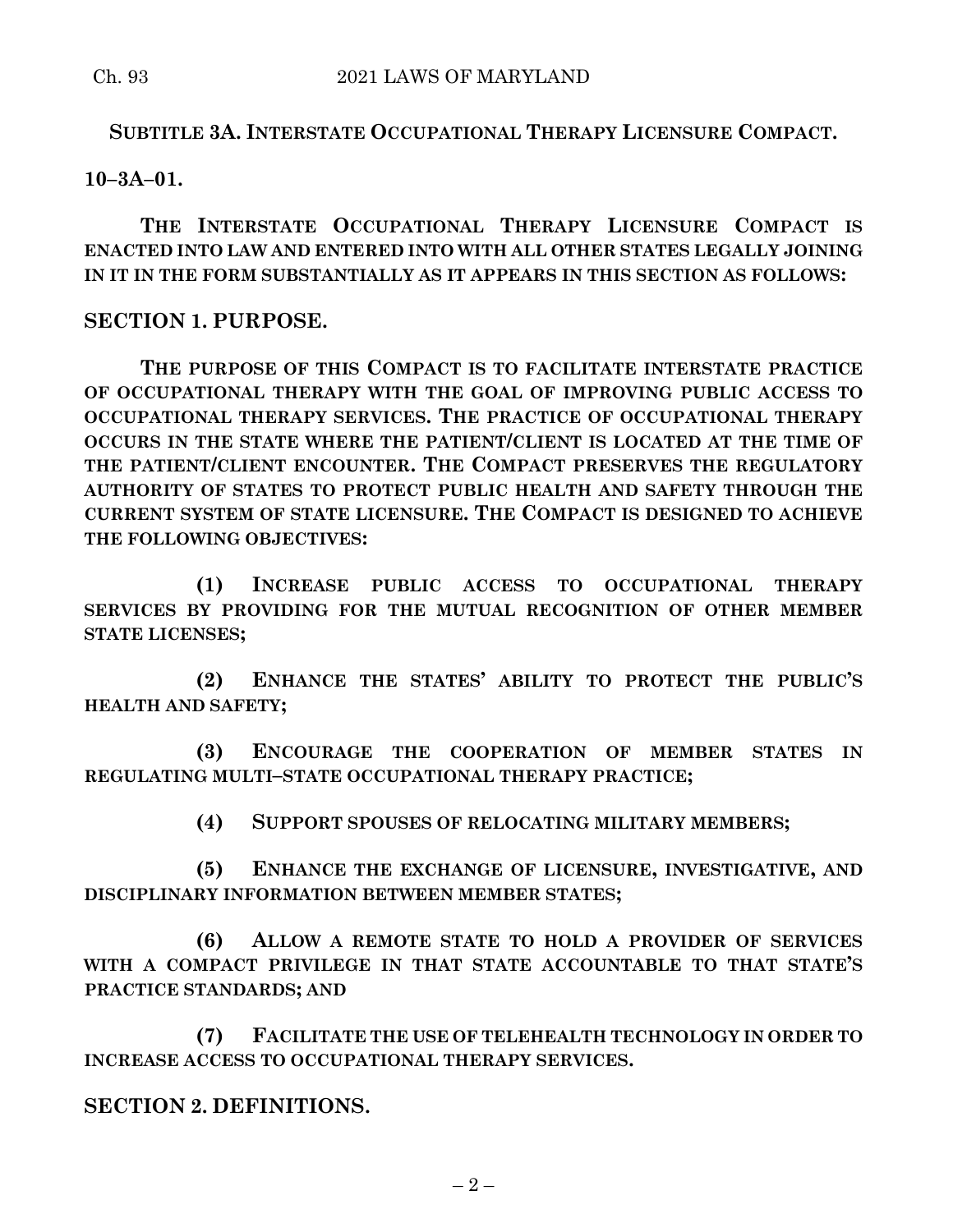**AS USED IN THE COMPACT, AND EXCEPT AS OTHERWISE PROVIDED, THE FOLLOWING DEFINITIONS SHALL APPLY:**

**(1) "ACTIVE DUTY MILITARY" MEANS FULL–TIME DUTY STATUS IN THE ACTIVE UNIFORMED SERVICE OF THE UNITED STATES, INCLUDING MEMBERS OF THE NATIONAL GUARD AND RESERVE ON ACTIVE DUTY ORDERS PURSUANT TO 10 U.S.C. CHAPTER 1209 AND SECTION 1211.**

**(2) "ADVERSE ACTION" MEANS ANY ADMINISTRATIVE, CIVIL, EQUITABLE, OR CRIMINAL ACTION PERMITTED BY A STATE'S LAWS THAT IS IMPOSED BY A LICENSING BOARD OR OTHER AUTHORITY AGAINST AN OCCUPATIONAL THERAPIST OR OCCUPATIONAL THERAPY ASSISTANT, INCLUDING ACTIONS AGAINST AN INDIVIDUAL'S LICENSE OR COMPACT PRIVILEGE SUCH AS CENSURE, REVOCATION, SUSPENSION, PROBATION, MONITORING OF THE LICENSEE, OR RESTRICTION ON THE LICENSEE'S PRACTICE.**

**(3) "ALTERNATIVE PROGRAM" MEANS A NON–DISCIPLINARY MONITORING PROCESS APPROVED BY AN OCCUPATIONAL THERAPY LICENSING BOARD.**

**(4) "COMPACT PRIVILEGE" MEANS THE AUTHORIZATION, THAT IS EQUIVALENT TO A LICENSE, GRANTED BY A REMOTE STATE TO ALLOW A LICENSEE FROM ANOTHER MEMBER STATE TO PRACTICE AS AN OCCUPATIONAL THERAPIST OR PRACTICE AS AN OCCUPATIONAL THERAPY ASSISTANT IN THE REMOTE STATE UNDER ITS LAWS AND RULES. THE PRACTICE OF OCCUPATIONAL THERAPY OCCURS IN THE MEMBER STATE WHERE THE PATIENT/CLIENT IS LOCATED AT THE TIME OF THE PATIENT/CLIENT ENCOUNTER.**

**(5) "CONTINUING COMPETENCE/EDUCATION" MEANS A REQUIREMENT, AS A CONDITION OF LICENSE RENEWAL, TO PROVIDE EVIDENCE OF PARTICIPATION IN, AND/OR COMPLETION OF, EDUCATIONAL AND PROFESSIONAL ACTIVITIES RELEVANT TO PRACTICE OR AREA OF WORK.**

**(6) "CURRENT SIGNIFICANT INVESTIGATIVE INFORMATION" MEANS INVESTIGATIVE INFORMATION THAT A LICENSING BOARD, AFTER AN INQUIRY OR INVESTIGATION THAT INCLUDES NOTIFICATION AND AN OPPORTUNITY FOR THE OCCUPATIONAL THERAPIST OR OCCUPATIONAL THERAPY ASSISTANT TO RESPOND, IF REQUIRED BY STATE LAW, HAS REASON TO BELIEVE IS NOT GROUNDLESS AND, IF PROVED TRUE, WOULD INDICATE MORE THAN A MINOR INFRACTION.**

**(7) "DATA SYSTEM" MEANS A REPOSITORY OF INFORMATION ABOUT LICENSEES ESTABLISHED IN ACCORDANCE WITH SECTION 9 THAT INCLUDES, BUT IS**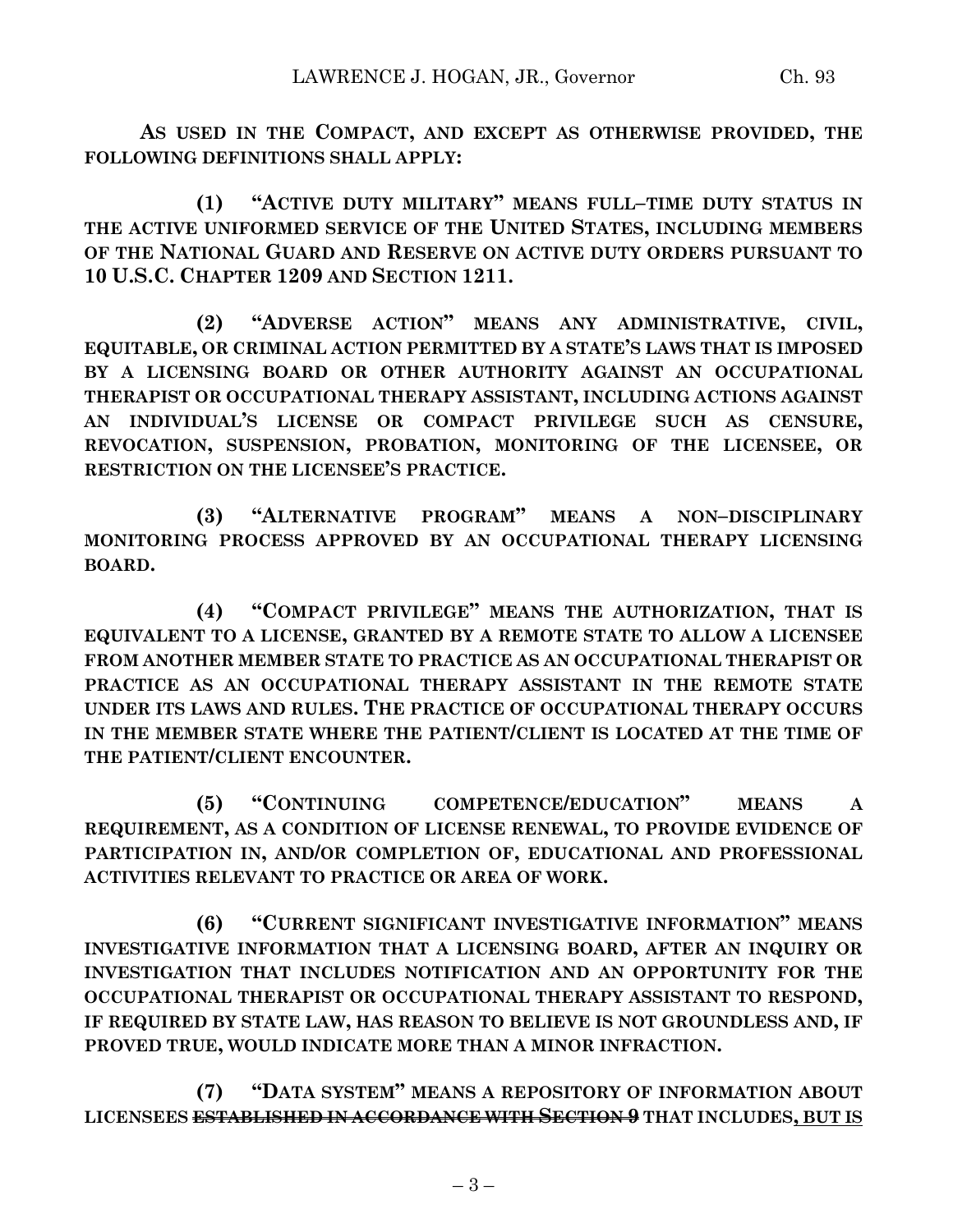**NOT LIMITED TO, LICENSE STATUS, INVESTIGATIVE INFORMATION, COMPACT PRIVILEGES, AND ADVERSE ACTIONS.**

**(8) "ENCUMBERED LICENSE" MEANS A LICENSE WITH RESPECT TO WHICH AN ADVERSE ACTION RESTRICTS THE PRACTICE OF OCCUPATIONAL THERAPY BY THE LICENSEE OR SAID ADVERSE ACTION HAS BEEN REPORTED TO THE NATIONAL PRACTITIONERS DATA BANK.**

**(9) "EXECUTIVE COMMITTEE" MEANS A GROUP OF DIRECTORS ELECTED OR APPOINTED TO ACT ON BEHALF OF, AND WITHIN THE POWERS GRANTED TO THEM BY, THE COMMISSION.**

**(10) "HOME STATE" MEANS THE MEMBER STATE THAT IS THE LICENSEE'S PRIMARY STATE OF RESIDENCE.**

**(11) "IMPAIRED PRACTITIONER" MEANS AN INDIVIDUAL WHOSE PROFESSIONAL PRACTICE IS ADVERSELY AFFECTED BY SUBSTANCE ABUSE, ADDICTION, OR OTHER HEALTH–RELATED CONDITIONS.**

**(12) "INVESTIGATIVE INFORMATION" MEANS INFORMATION, RECORDS, AND/OR DOCUMENTS RECEIVED OR GENERATED BY AN OCCUPATIONAL THERAPY LICENSING BOARD PURSUANT TO AN INVESTIGATION.**

**(13) "JURISPRUDENCE REQUIREMENT" MEANS THE ASSESSMENT OF AN INDIVIDUAL'S KNOWLEDGE OF THE LAWS AND RULES GOVERNING THE PRACTICE OF OCCUPATIONAL THERAPY IN A STATE.**

**(14) "LICENSEE" MEANS AN INDIVIDUAL WHO CURRENTLY HOLDS AN AUTHORIZATION FROM A STATE TO PRACTICE AS AN OCCUPATIONAL THERAPIST OR AS AN OCCUPATIONAL THERAPY ASSISTANT.**

**(15) "MEMBER STATE" MEANS A STATE THAT HAS ENACTED THE COMPACT.**

**(16) "OCCUPATIONAL THERAPIST" MEANS AN INDIVIDUAL WHO IS LICENSED BY A STATE TO PRACTICE OCCUPATIONAL THERAPY.**

**(17) "OCCUPATIONAL THERAPY," "OCCUPATIONAL THERAPY PRACTICE," AND THE "PRACTICE OF OCCUPATIONAL THERAPY" MEAN THE CARE AND SERVICES PROVIDED BY AN OCCUPATIONAL THERAPIST OR AN OCCUPATIONAL THERAPY ASSISTANT AS SET FORTH IN THE MEMBER STATE'S STATUTES AND REGULATIONS.**

 $-4-$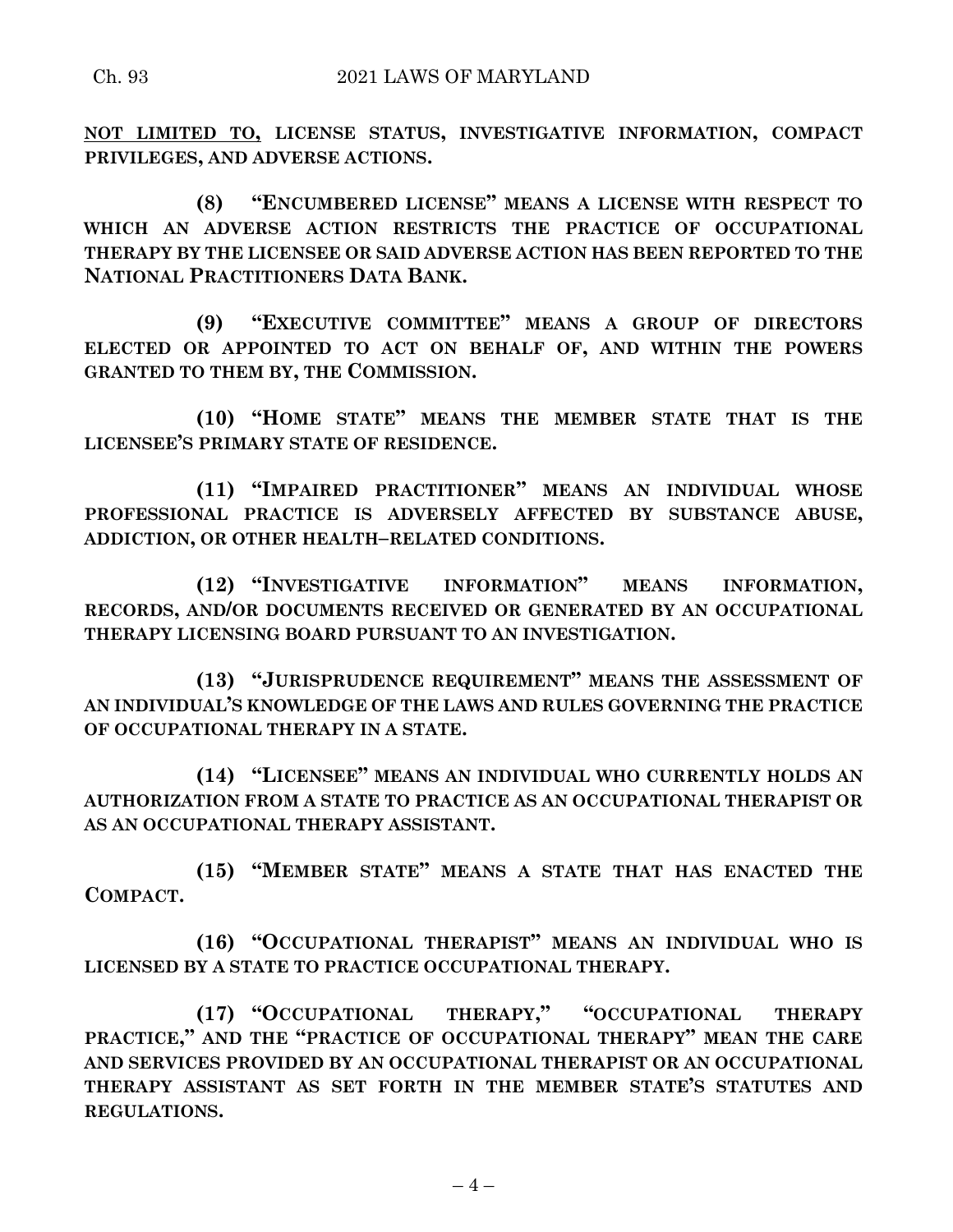**(19) "OCCUPATIONAL THERAPY COMPACT COMMISSION" OR "COMMISSION" MEANS THE NATIONAL ADMINISTRATIVE BODY WHOSE MEMBERSHIP CONSISTS OF ALL STATES THAT HAVE ENACTED THE COMPACT.**

**(20) "OCCUPATIONAL THERAPY LICENSING BOARD" OR "LICENSING BOARD" MEANS THE AGENCY OF A STATE THAT IS AUTHORIZED TO LICENSE AND REGULATE OCCUPATIONAL THERAPISTS AND OCCUPATIONAL THERAPY ASSISTANTS.**

**(21) "PRIMARY STATE OF RESIDENCE" MEANS THE HOME STATE IN WHICH AN OCCUPATIONAL THERAPIST OR OCCUPATIONAL THERAPY ASSISTANT WHO IS NOT ACTIVE DUTY MILITARY DECLARES A PRIMARY RESIDENCE FOR LEGAL PURPOSES AS VERIFIED BY:**

- **(I) A DRIVER'S LICENSE;**
- **(II) A FEDERAL INCOME TAX RETURN;**
- **(III) A LEASE;**
- **(IV) A DEED;**
- **(V) A MORTGAGE;**
- **(VI) A VOTER REGISTRATION; OR**

**(VII) OTHER VERIFYING DOCUMENTATION AS DEFINED BY COMMISSION RULES.**

**(22) "REMOTE STATE" MEANS A MEMBER STATE OTHER THAN THE HOME STATE, WHERE A LICENSEE IS EXERCISING OR SEEKING TO EXERCISE THE COMPACT PRIVILEGE.**

**(23) "RULE" MEANS A REGULATION PROMULGATED BY THE COMMISSION THAT HAS THE FORCE OF LAW.**

**(24) "SINGLE–STATE LICENSE" MEANS AN OCCUPATIONAL THERAPIST OR OCCUPATIONAL THERAPY ASSISTANT LICENSE ISSUED BY A MEMBER STATE THAT AUTHORIZES PRACTICE ONLY WITHIN THE ISSUING STATE AND DOES NOT INCLUDE A COMPACT PRIVILEGE IN ANY OTHER MEMBER STATE.**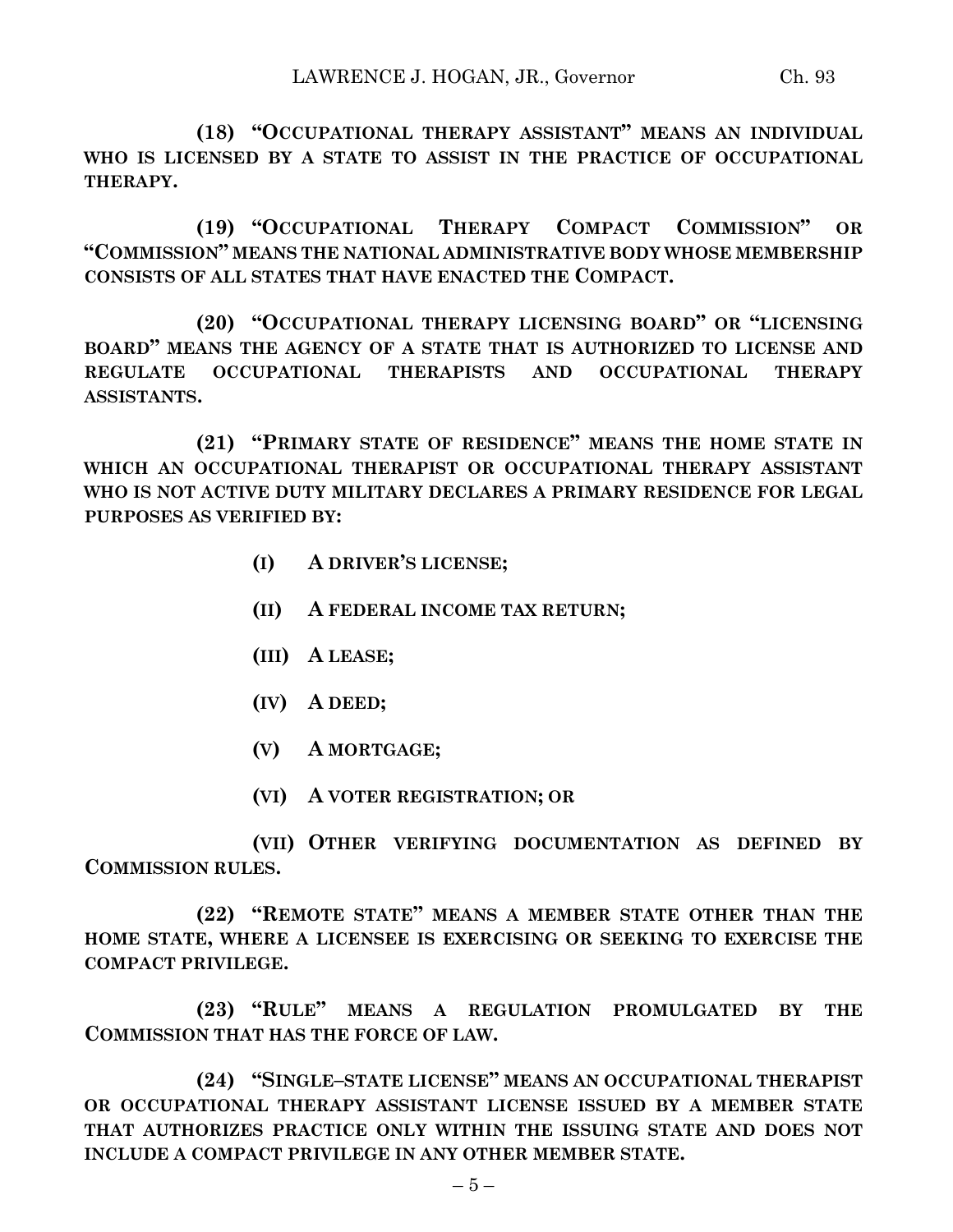**(25) "STATE" MEANS ANY STATE, COMMONWEALTH, DISTRICT, OR TERRITORY OF THE UNITED STATES OF AMERICA THAT REGULATES THE PRACTICE OF OCCUPATIONAL THERAPY.**

**(26) "TELEHEALTH" MEANS THE APPLICATION OF TELECOMMUNICATION TECHNOLOGY TO DELIVER OCCUPATIONAL THERAPY SERVICES FOR ASSESSMENT, INTERVENTION AND/OR CONSULTATION.**

**SECTION 3. STATE PARTICIPATION IN THE COMPACT.**

**(A) TO PARTICIPATE IN THE COMPACT, A MEMBER STATE MUST:**

**(1) LICENSE OCCUPATIONAL THERAPISTS AND OCCUPATIONAL THERAPY ASSISTANTS;**

**(2) PARTICIPATE FULLY IN THE COMMISSION'S DATA SYSTEM, INCLUDING, BUT NOT LIMITED TO, THE USE OF THE COMMISSION'S UNIQUE IDENTIFIER AS DEFINED IN RULES OF THE COMMISSION;**

**(3) HAVE A MECHANISM IN PLACE FOR RECEIVING AND INVESTIGATING COMPLAINTS ABOUT LICENSEES;**

**(4) NOTIFY THE COMMISSION, IN COMPLIANCE WITH THE TERMS OF THE COMPACT AND RULES, OF ANY ADVERSE ACTION OR THE AVAILABILITY OF INVESTIGATIVE INFORMATION REGARDING A LICENSEE;**

**(5) IMPLEMENT A PROCESS OR UTILIZE PROCEDURES FOR CONSIDERING THE CRIMINAL HISTORY RECORDS OF APPLICANTS FOR AN INITIAL COMPACT PRIVILEGE IN ACCORDANCE WITH SUBSECTION (B) OF THIS SECTION;**

**(6) COMPLY WITH THE RULES OF THE COMMISSION;**

**(7) UTILIZE ONLY A RECOGNIZED NATIONAL EXAMINATION AS A REQUIREMENT FOR LICENSURE PURSUANT TO THE RULES OF THE COMMISSION; AND**

**(8) HAVE CONTINUING COMPETENCY EDUCATION COMPETENCE/EDUCATION REQUIREMENTS AS A CONDITION FOR LICENSE RENEWAL.**

**(B) (1) A MEMBER STATE SHALL, WITHIN A TIME FRAME ESTABLISHED BY THE COMMISSION, ESTABLISH A PROCESS FOR REQUIRING A CRIMINAL**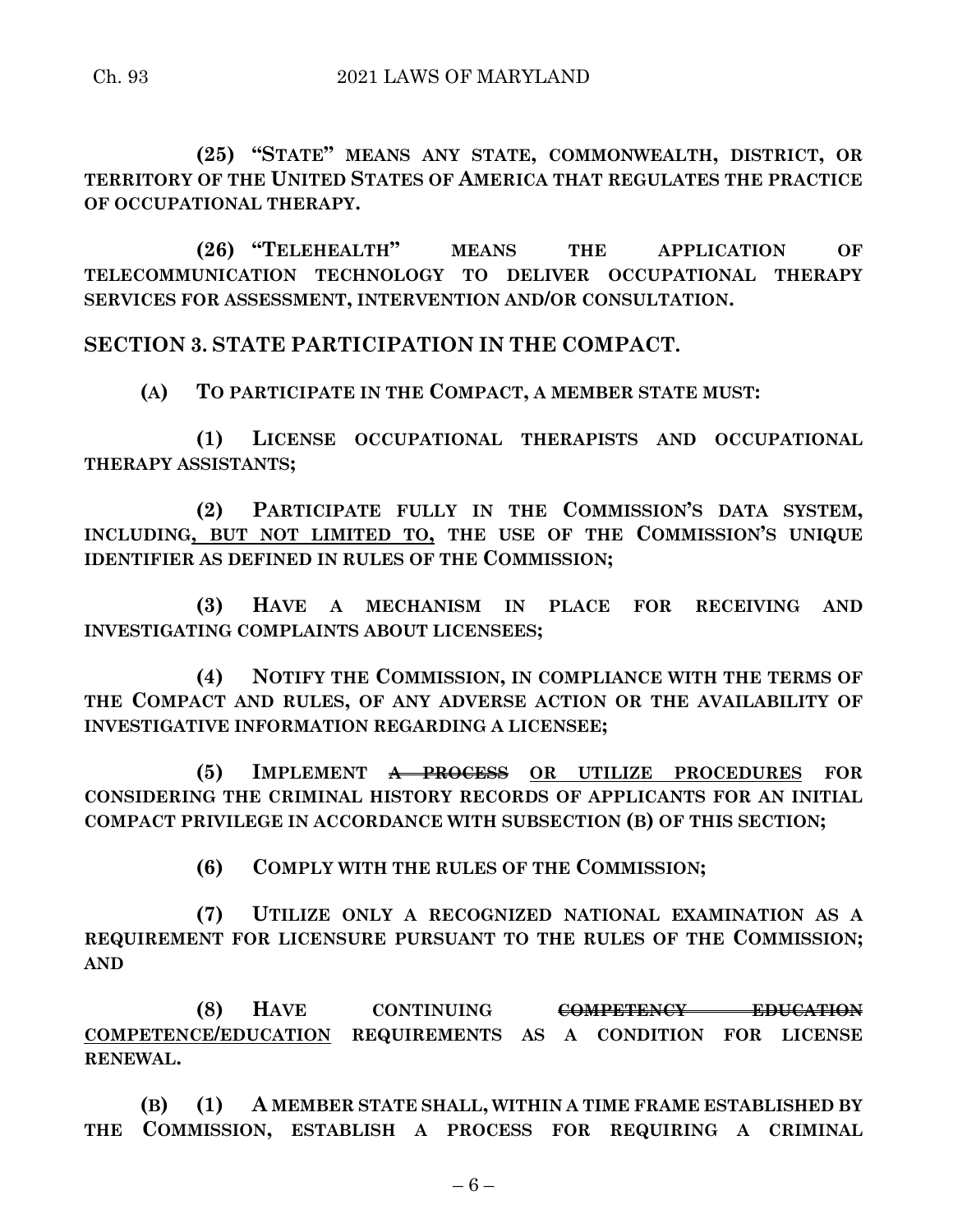**BACKGROUND CHECK FOR A LICENSEE APPLYING FOR A COMPACT PRIVILEGE WHOSE PRIMARY STATE OF RESIDENCE IS THAT MEMBER STATE, THAT INCLUDES:**

**(I) SUBMISSION OF FINGERPRINTS OR OTHER BIOMETRIC–BASED INFORMATION BY APPLICANTS FOR THE PURPOSE OF OBTAINING AN APPLICANT'S CRIMINAL HISTORY INFORMATION FROM THE FEDERAL BUREAU OF INVESTIGATION AND THE AGENCY RESPONSIBLE FOR RETAINING THAT STATE'S CRIMINAL RECORDS; AND**

**(II) RECEIVING THE RESULTS OF THE FEDERAL BUREAU OF INVESTIGATION AND THE STATE AGENCY CRIMINAL RECORD SEARCH AND USING THE RESULTS IN MAKING LICENSURE DECISIONS.**

**(2) COMMUNICATION BETWEEN A MEMBER STATE AND THE COMMISSION OR AMONG MEMBER STATES REGARDING THE VERIFICATION OF ELIGIBILITY FOR LICENSURE THROUGH THE COMPACT MAY NOT INCLUDE ANY INFORMATION RECEIVED FROM THE FEDERAL BUREAU OF INVESTIGATION RELATING TO A FEDERAL CRIMINAL RECORDS CHECK PERFORMED BY A MEMBER STATE UNDER PUBLIC LAW 92–544.**

**(C) A MEMBER STATE SHALL GRANT THE COMPACT PRIVILEGE TO A LICENSEE HOLDING A VALID UNENCUMBERED LICENSE IN ANOTHER MEMBER STATE IN ACCORDANCE WITH THE TERMS OF THE COMPACT AND RULES.**

**(D) MEMBER STATES MAY CHARGE A FEE FOR GRANTING A COMPACT PRIVILEGE.**

**(E) A MEMBER STATE SHALL PROVIDE FOR THE STATE'S DELEGATE TO ATTEND ALL OCCUPATIONAL THERAPY COMPACT COMMISSION MEETINGS.**

**(F) INDIVIDUALS NOT RESIDING IN A MEMBER STATE SHALL CONTINUE TO BE ABLE TO APPLY FOR A MEMBER STATE'S SINGLE–STATE LICENSE AS PROVIDED UNDER THE LAWS OF EACH MEMBER STATE. HOWEVER, THE SINGLE–STATE LICENSE GRANTED TO THESE INDIVIDUALS MAY NOT BE RECOGNIZED AS GRANTING THE COMPACT PRIVILEGE IN ANY OTHER MEMBER STATE.**

**(G) NOTHING IN THE COMPACT MAY AFFECT THE REQUIREMENTS ESTABLISHED BY A MEMBER STATE FOR THE ISSUANCE OF A SINGLE–STATE LICENSE.**

**SECTION 4. COMPACT PRIVILEGE.**

**(A) TO EXERCISE THE COMPACT PRIVILEGE UNDER THE TERMS AND PROVISIONS OF THE COMPACT, A LICENSEE MUST:**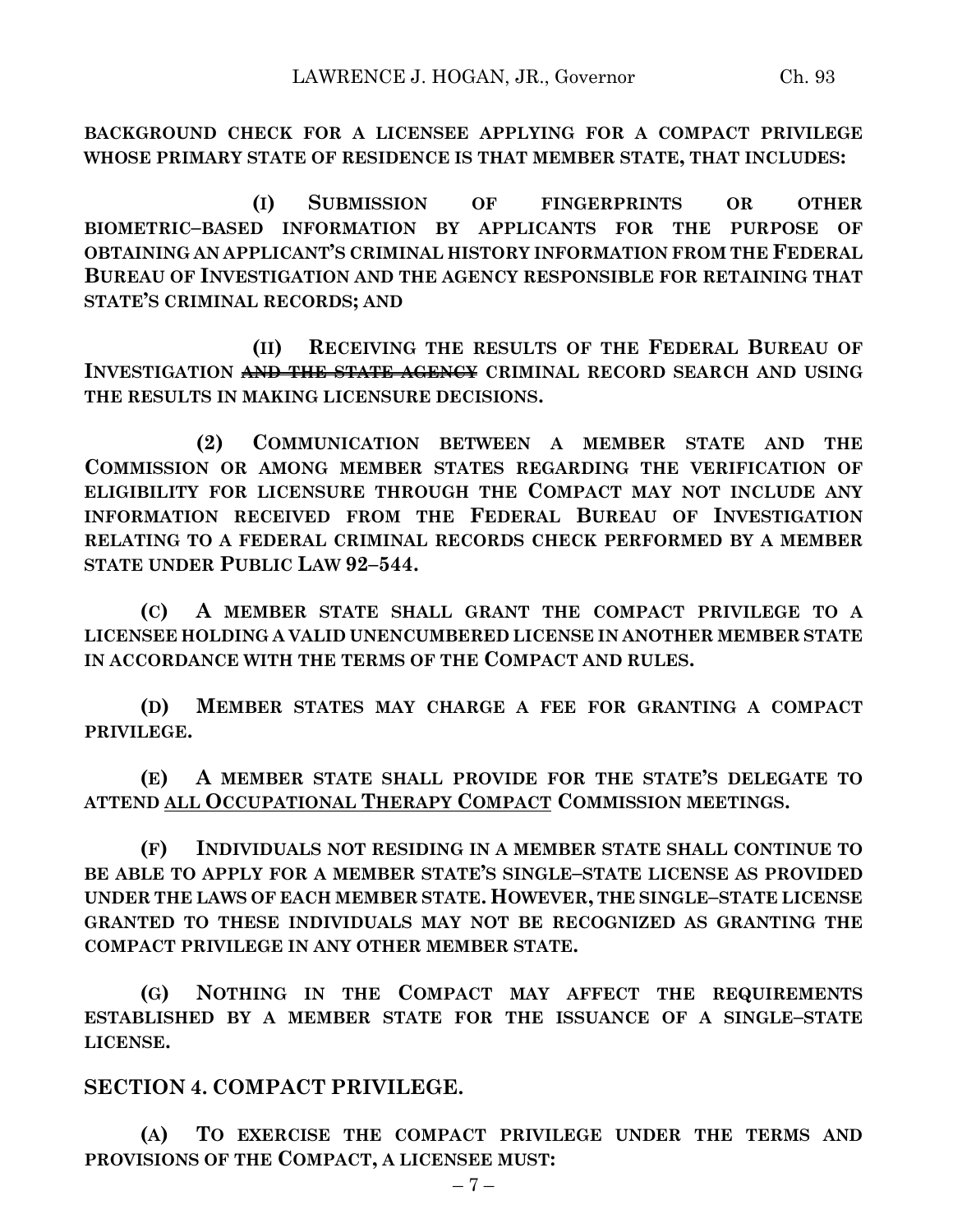**(1) HOLD A LICENSE IN THE HOME STATE;**

**(2) HAVE A VALID UNITED STATES SOCIAL SECURITY NUMBER OR NATIONAL PRACTITIONER IDENTIFICATION NUMBER;**

**(3) HAVE NO ENCUMBRANCE ON ANY STATE LICENSE;**

**(4) BE ELIGIBLE FOR A COMPACT PRIVILEGE IN ANY MEMBER STATE**  IN ACCORDANCE WITH SUBSECTIONS  $\overline{E}$  + THROUGH  $\overline{E}$  (D), (F), (G), AND (H) OF THIS **SECTION;**

**(5) HAVE PAID ALL FINES AND COMPLETED ALL REQUIREMENTS RESULTING FROM ANY ADVERSE ACTION AGAINST ANY LICENSE OR COMPACT PRIVILEGE, AND TWO YEARS HAVE ELAPSED FROM THE DATE OF SUCH COMPLETION;**

**(6) NOTIFY THE COMMISSION THAT THE LICENSEE IS SEEKING THE COMPACT PRIVILEGE WITHIN A REMOTE STATE(S);**

**(7) PAY ANY APPLICABLE FEES, INCLUDING ANY STATE FEE, FOR THE COMPACT PRIVILEGE;**

**(8) COMPLETE A CRIMINAL BACKGROUND CHECK IN ACCORDANCE WITH SUBSECTION (B) OF SECTION 3 AND PAY ANY FEE ASSOCIATED WITH THE COMPLETION OF THE CRIMINAL BACKGROUND CHECK;**

**(9) MEET ANY JURISPRUDENCE REQUIREMENTS ESTABLISHED BY THE REMOTE STATE(S) IN WHICH THE LICENSEE IS SEEKING A COMPACT PRIVILEGE; AND**

**(10) REPORT TO THE COMMISSION ADVERSE ACTION TAKEN BY ANY NON–MEMBER STATE WITHIN 30 DAYS FROM THE DATE THE ADVERSE ACTION IS TAKEN.**

**(B) THE COMPACT PRIVILEGE IS VALID UNTIL THE EXPIRATION DATE OF THE HOME STATE LICENSE. THE LICENSEE MUST COMPLY WITH THE REQUIREMENTS OF SUBSECTION (A) OF THIS SECTION TO MAINTAIN THE COMPACT PRIVILEGE IN THE REMOTE STATE.**

**(C) A LICENSEE PROVIDING OCCUPATIONAL THERAPY IN A REMOTE STATE UNDER THE COMPACT PRIVILEGE SHALL FUNCTION WITHIN THE LAWS AND REGULATIONS OF THE REMOTE STATE.**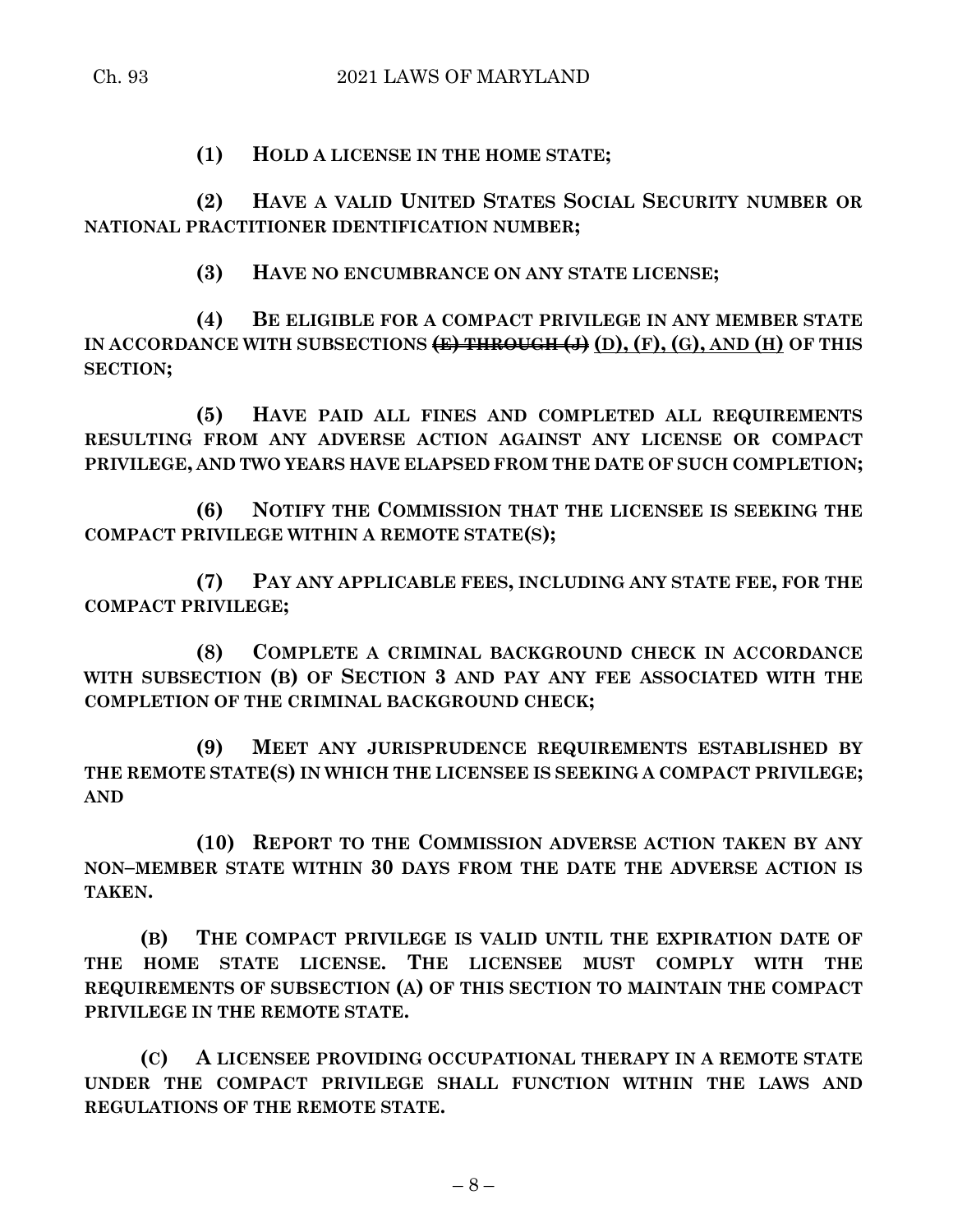**(D) OCCUPATIONAL THERAPY ASSISTANTS PRACTICING IN A REMOTE STATE SHALL BE SUPERVISED BY AN OCCUPATIONAL THERAPIST LICENSED OR HOLDING A COMPACT PRIVILEGE IN THAT REMOTE STATE.**

**(E) A LICENSEE PROVIDING OCCUPATIONAL THERAPY IN A REMOTE STATE IS SUBJECT TO THAT STATE'S REGULATORY AUTHORITY. A REMOTE STATE MAY, IN ACCORDANCE WITH DUE PROCESS AND THAT STATE'S LAWS, REMOVE A LICENSEE'S COMPACT PRIVILEGE IN THE REMOTE STATE FOR A SPECIFIC PERIOD OF TIME, IMPOSE FINES, AND/OR TAKE ANY OTHER NECESSARY ACTIONS TO PROTECT THE HEALTH AND SAFETY OF ITS CITIZENS. THE LICENSEE MAY BE INELIGIBLE FOR A COMPACT PRIVILEGE IN ANY STATE UNTIL THE SPECIFIC TIME FOR REMOVAL HAS PASSED AND ALL FINES ARE PAID.**

**(F) IF A HOME STATE LICENSE IS ENCUMBERED, THE LICENSEE SHALL LOSE THE COMPACT PRIVILEGE IN ANY REMOTE STATE UNTIL THE FOLLOWING OCCUR:**

**(1) THE HOME STATE LICENSE IS NO LONGER ENCUMBERED; AND**

**(2) TWO YEARS HAVE ELAPSED FROM THE DATE ON WHICH THE HOME STATE LICENSE IS NO LONGER ENCUMBERED IN ACCORDANCE WITH SECTION 4(F)(1).**

**(G) ONCE AN ENCUMBERED LICENSE IN THE HOME STATE IS RESTORED TO GOOD STANDING, THE LICENSEE MUST MEET THE REQUIREMENTS OF SUBSECTION (A) OF THIS SECTION TO OBTAIN A COMPACT PRIVILEGE IN ANY REMOTE STATE.**

**(H) IF A LICENSEE'S COMPACT PRIVILEGE IN ANY REMOTE STATE IS REMOVED, THE INDIVIDUAL MAY LOSE THE COMPACT PRIVILEGE IN ANY OTHER REMOTE STATE UNTIL THE FOLLOWING OCCUR:**

**(1) THE SPECIFIC PERIOD OF TIME FOR WHICH THE COMPACT PRIVILEGE WAS REMOVED HAS ENDED;**

**(2) ALL FINES HAVE BEEN PAID AND ALL CONDITIONS HAVE BEEN MET;**

**(3) TWO YEARS HAVE ELAPSED FROM THE DATE OF COMPLETING REQUIREMENTS IN ITEMS (1) AND (2) OF THIS SUBSECTION; AND**

**(4) THE COMPACT PRIVILEGES ARE REINSTATED BY THE COMMISSION, AND THE COMPACT DATA SYSTEM IS UPDATED TO REFLECT REINSTATEMENT.**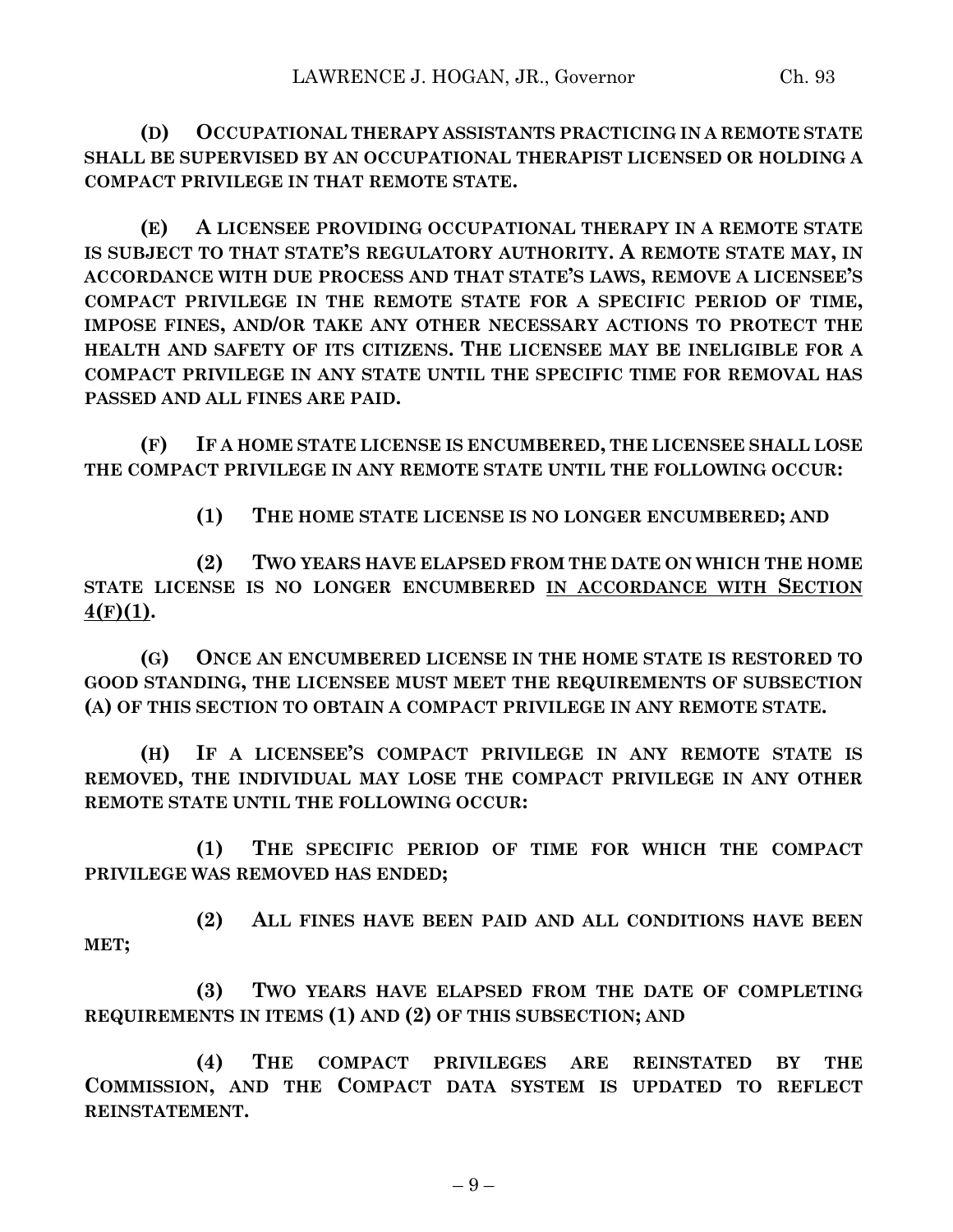**(I) IF A LICENSEE'S COMPACT PRIVILEGE IN ANY REMOTE STATE IS REMOVED DUE TO AN ERRONEOUS CHARGE, PRIVILEGES SHALL BE RESTORED THROUGH THE COMPACT DATA SYSTEM.**

**(J) ONCE THE REQUIREMENTS OF SUBSECTION (H) OF THIS SECTION HAVE BEEN MET, THE LICENSEE MUST MEET THE REQUIREMENTS IN SUBSECTION (A) OF THIS SECTION TO OBTAIN A COMPACT PRIVILEGE IN A REMOTE STATE.**

**SECTION 5: OBTAINING A NEW HOME STATE LICENSE BY VIRTUE OF COMPACT PRIVILEGE.**

**(A) AN OCCUPATIONAL THERAPIST OR OCCUPATIONAL THERAPY ASSISTANT MAY HOLD A HOME STATE LICENSE, WHICH ALLOWS FOR COMPACT PRIVILEGES IN MEMBER STATES, IN ONLY ONE MEMBER STATE AT A TIME.**

**(B) IF AN OCCUPATIONAL THERAPIST OR OCCUPATIONAL THERAPY ASSISTANT CHANGES PRIMARY STATE OF RESIDENCE BY MOVING BETWEEN TWO MEMBER STATES:**

**(1) THE OCCUPATIONAL THERAPIST OR OCCUPATIONAL THERAPY ASSISTANT SHALL FILE AN APPLICATION FOR OBTAINING A NEW HOME STATE LICENSE BY VIRTUE OF A COMPACT PRIVILEGE, PAY ALL APPLICABLE FEES, AND NOTIFY THE CURRENT AND NEW HOME STATE IN ACCORDANCE WITH APPLICABLE RULES ADOPTED BY THE COMMISSION;**

**(2) UPON RECEIPT OF AN APPLICATION FOR OBTAINING A NEW HOME STATE LICENSE BY VIRTUE OF COMPACT PRIVILEGE, THE NEW HOME STATE SHALL VERIFY THAT THE OCCUPATIONAL THERAPIST OR OCCUPATIONAL THERAPY ASSISTANT MEETS THE PERTINENT CRITERIA OUTLINED IN SECTION 4 VIA THE DATA SYSTEM, WITHOUT NEED FOR PRIMARY SOURCE VERIFICATION EXCEPT FOR:**

**(I) AN FBI FINGERPRINT BASED CRIMINAL BACKGROUND CHECK IF NOT PREVIOUSLY PERFORMED OR UPDATED PURSUANT TO APPLICABLE RULES ADOPTED BY THE COMMISSION IN ACCORDANCE WITH PUBLIC LAW 92–544;**

**(II) OTHER CRIMINAL BACKGROUND CHECKS AS REQUIRED BY THE NEW HOME STATE; AND**

**(III) SUBMISSION OF ANY REQUISITE JURISPRUDENCE REQUIREMENTS OF THE NEW HOME STATE;**

**(3) THE FORMER HOME STATE SHALL CONVERT THE FORMER HOME STATE LICENSE INTO A COMPACT PRIVILEGE ONCE THE NEW HOME STATE HAS**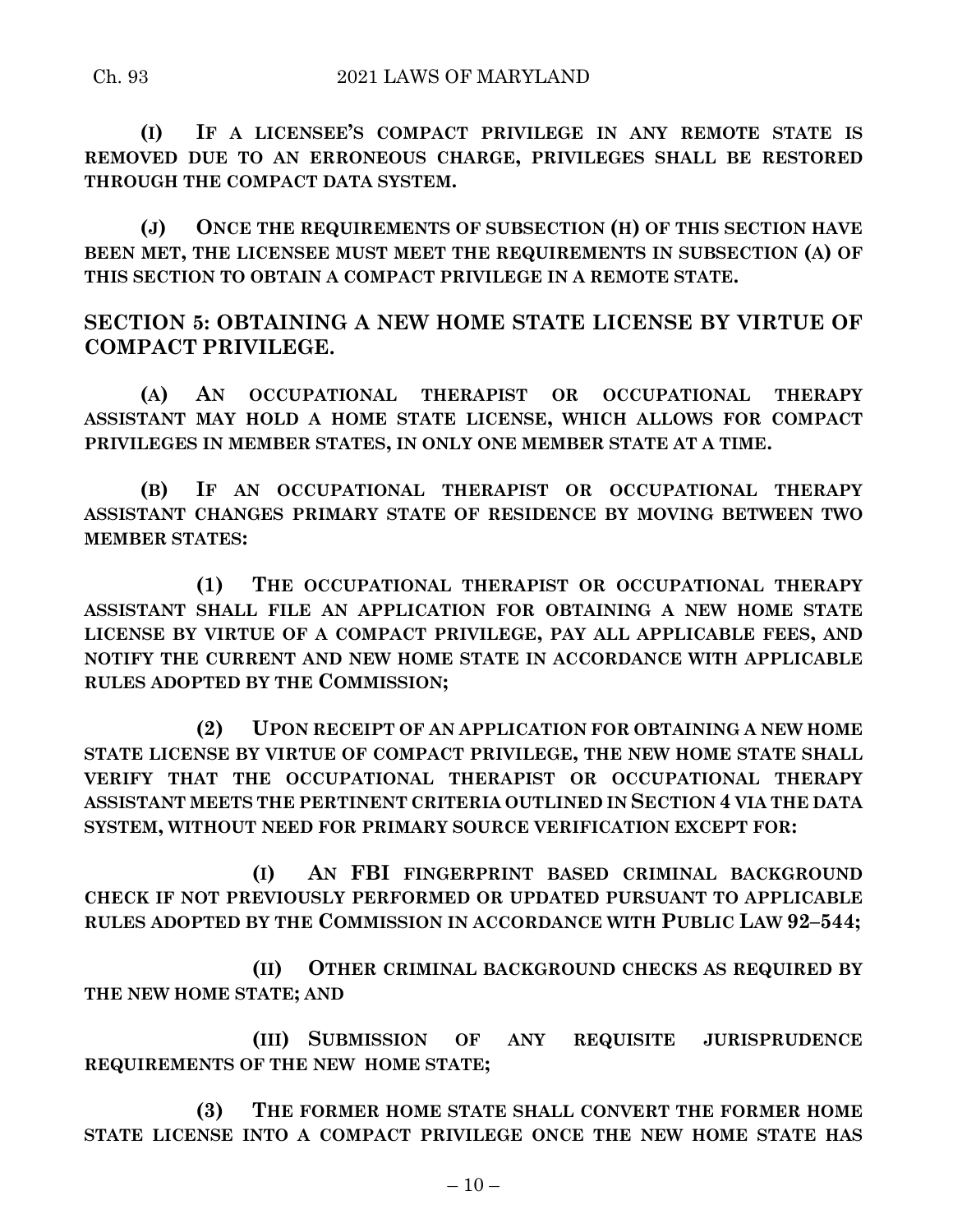**ACTIVATED THE NEW HOME STATE LICENSE IN ACCORDANCE WITH APPLICABLE RULES ADOPTED BY THE COMMISSION;**

**(4) NOTWITHSTANDING ANY OTHER PROVISION OF THE COMPACT, IF THE OCCUPATIONAL THERAPIST OR OCCUPATIONAL THERAPY ASSISTANT CANNOT MEET THE CRITERIA IN SUBSECTION (A) OF SECTION 4, THE NEW HOME STATE SHALL APPLY ITS REQUIREMENTS FOR ISSUING A NEW SINGLE–STATE LICENSE; AND**

**(5) THE OCCUPATIONAL THERAPIST OR THE OCCUPATIONAL THERAPY ASSISTANT SHALL PAY ALL APPLICABLE FEES TO THE NEW HOME STATE IN ORDER TO BE ISSUED A NEW HOME STATE LICENSE.**

**(C) IF AN OCCUPATIONAL THERAPIST OR OCCUPATIONAL THERAPY ASSISTANT CHANGES PRIMARY STATE OF RESIDENCE BY MOVING FROM A MEMBER STATE TO A NON–MEMBER STATE, OR FROM A NON–MEMBER STATE TO A MEMBER STATE, THE STATE CRITERIA SHALL APPLY FOR ISSUANCE OF A SINGLE–STATE LICENSE IN THE NEW STATE.**

**(D) NOTHING IN THE COMPACT SHALL INTERFERE WITH A LICENSEE'S ABILITY TO HOLD A SINGLE–STATE LICENSE IN MULTIPLE STATES. HOWEVER, FOR THE PURPOSES OF THIS COMPACT, A LICENSEE SHALL HAVE ONLY ONE HOME STATE LICENSE.**

**(E) NOTHING IN THE COMPACT SHALL AFFECT THE REQUIREMENTS ESTABLISHED BY A MEMBER STATE FOR THE ISSUANCE OF A SINGLE–STATE**  *LICENSE.*

**SECTION 6. ACTIVE DUTY MILITARY PERSONNEL OR THEIR SPOUSES.**

**(A) ACTIVE DUTY MILITARY PERSONNEL, OR THEIR SPOUSES, SHALL DESIGNATE A HOME STATE WHERE THE INDIVIDUAL HAS A CURRENT LICENSE IN GOOD STANDING.**

**(B) THE INDIVIDUAL MAY RETAIN THE HOME STATE DESIGNATION DURING THE PERIOD THE SERVICE MEMBER IS ON ACTIVE DUTY.**

**(C) SUBSEQUENT TO DESIGNATING A HOME STATE, THE INDIVIDUAL SHALL ONLY CHANGE THE INDIVIDUAL'S HOME STATE THROUGH APPLICATION FOR LICENSURE IN THE NEW STATE OR THROUGH THE PROCESS DESCRIBED IN SECTION 5.**

**SECTION 7. ADVERSE ACTIONS.**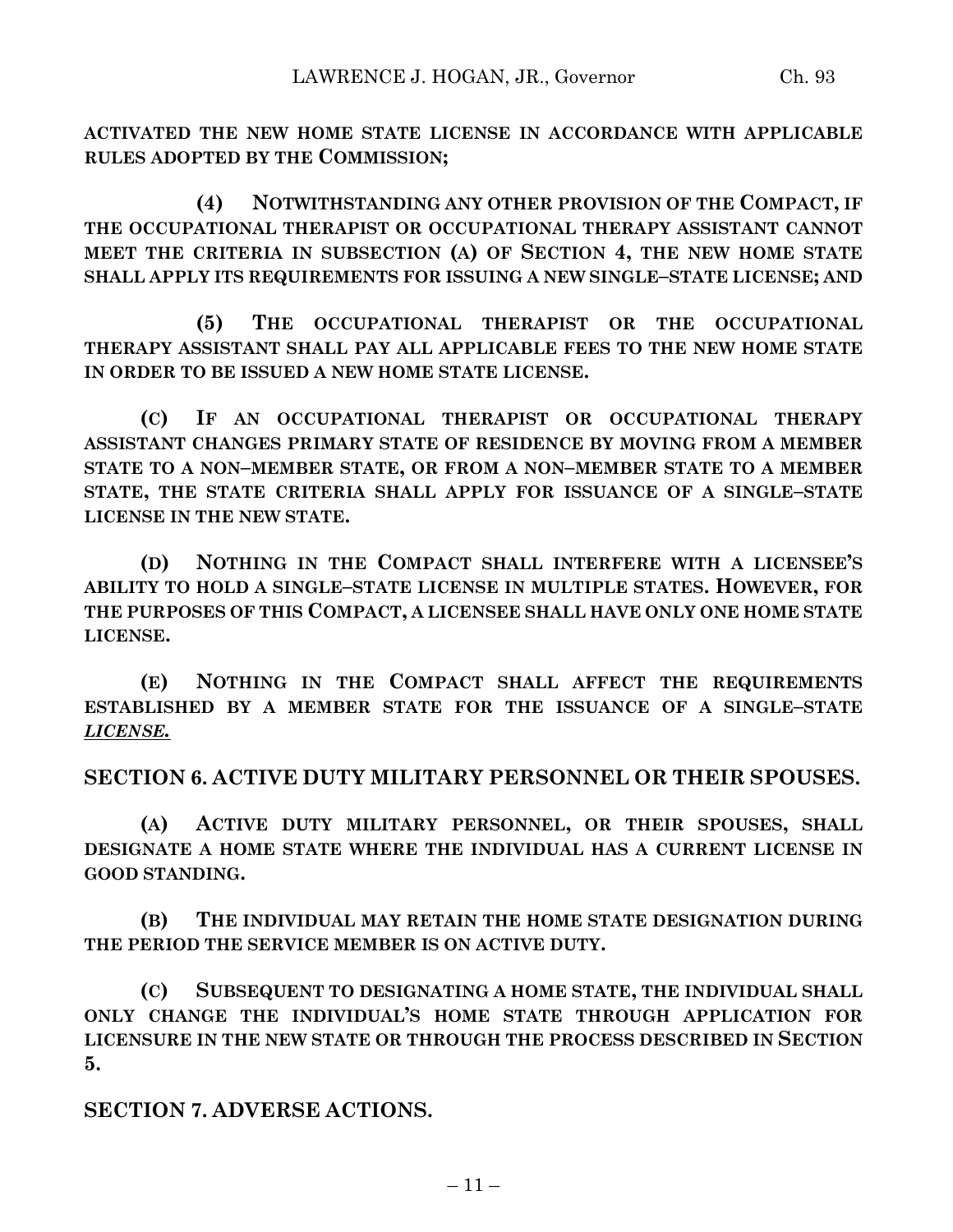**(A) A HOME STATE SHALL HAVE EXCLUSIVE POWER TO IMPOSE ADVERSE ACTION AGAINST AN OCCUPATIONAL THERAPIST'S OR OCCUPATIONAL THERAPY ASSISTANT'S LICENSE ISSUED BY THE HOME STATE.**

**(B) IN ADDITION TO THE OTHER POWERS CONFERRED BY STATE LAW, A REMOTE STATE SHALL HAVE THE AUTHORITY, IN ACCORDANCE WITH EXISTING STATE DUE PROCESS LAW, TO:**

**(1) TAKE ADVERSE ACTION AGAINST AN OCCUPATIONAL THERAPIST'S OR OCCUPATIONAL THERAPY ASSISTANT'S COMPACT PRIVILEGE WITHIN THAT MEMBER STATE; AND**

**(2) ISSUE SUBPOENAS FOR BOTH HEARINGS AND INVESTIGATIONS THAT REQUIRE THE ATTENDANCE AND TESTIMONY OF WITNESSES AS WELL AS THE PRODUCTION OF EVIDENCE. SUBPOENAS ISSUED BY A LICENSING BOARD IN A MEMBER STATE FOR THE ATTENDANCE AND TESTIMONY OF WITNESSES OR THE PRODUCTION OF EVIDENCE FROM ANOTHER MEMBER STATE SHALL BE ENFORCED IN THE LATTER STATE BY ANY COURT OF COMPETENT JURISDICTION, ACCORDING TO THE PRACTICE AND PROCEDURE OF THAT COURT APPLICABLE TO SUBPOENAS ISSUED IN PROCEEDINGS PENDING BEFORE IT. THE ISSUING AUTHORITY SHALL PAY ANY WITNESS FEES, TRAVEL EXPENSES, MILEAGE AND OTHER FEES REQUIRED BY THE SERVICE STATUTES OF THE STATE IN WHICH THE WITNESSES OR EVIDENCE ARE LOCATED.**

**(C) FOR PURPOSES OF TAKING ADVERSE ACTION, THE HOME STATE SHALL GIVE THE SAME PRIORITY AND EFFECT TO REPORTED CONDUCT RECEIVED FROM A MEMBER STATE AS IT WOULD IF THE CONDUCT HAD OCCURRED WITHIN THE HOME STATE. IN SO DOING, THE HOME STATE SHALL APPLY ITS OWN STATE LAWS TO DETERMINE APPROPRIATE ACTION.**

**(D) THE HOME STATE SHALL COMPLETE ANY PENDING INVESTIGATIONS OF AN OCCUPATIONAL THERAPIST OR OCCUPATIONAL THERAPY ASSISTANT WHO CHANGES PRIMARY STATE OF RESIDENCE DURING THE COURSE OF THE INVESTIGATIONS. THE HOME STATE, WHERE THE INVESTIGATIONS WERE INITIATED, SHALL ALSO HAVE THE AUTHORITY TO TAKE APPROPRIATE ACTION(S) AND SHALL PROMPTLY REPORT THE CONCLUSIONS OF THE INVESTIGATIONS TO THE DATA SYSTEM. THE DATA SYSTEM ADMINISTRATOR SHALL PROMPTLY NOTIFY THE NEW HOME STATE OF ANY ADVERSE ACTIONS.**

**(E) A MEMBER STATE, IF OTHERWISE PERMITTED BY STATE LAW, MAY RECOVER FROM THE AFFECTED OCCUPATIONAL THERAPIST OR OCCUPATIONAL THERAPY ASSISTANT THE COSTS OF INVESTIGATIONS AND DISPOSITION OF CASES**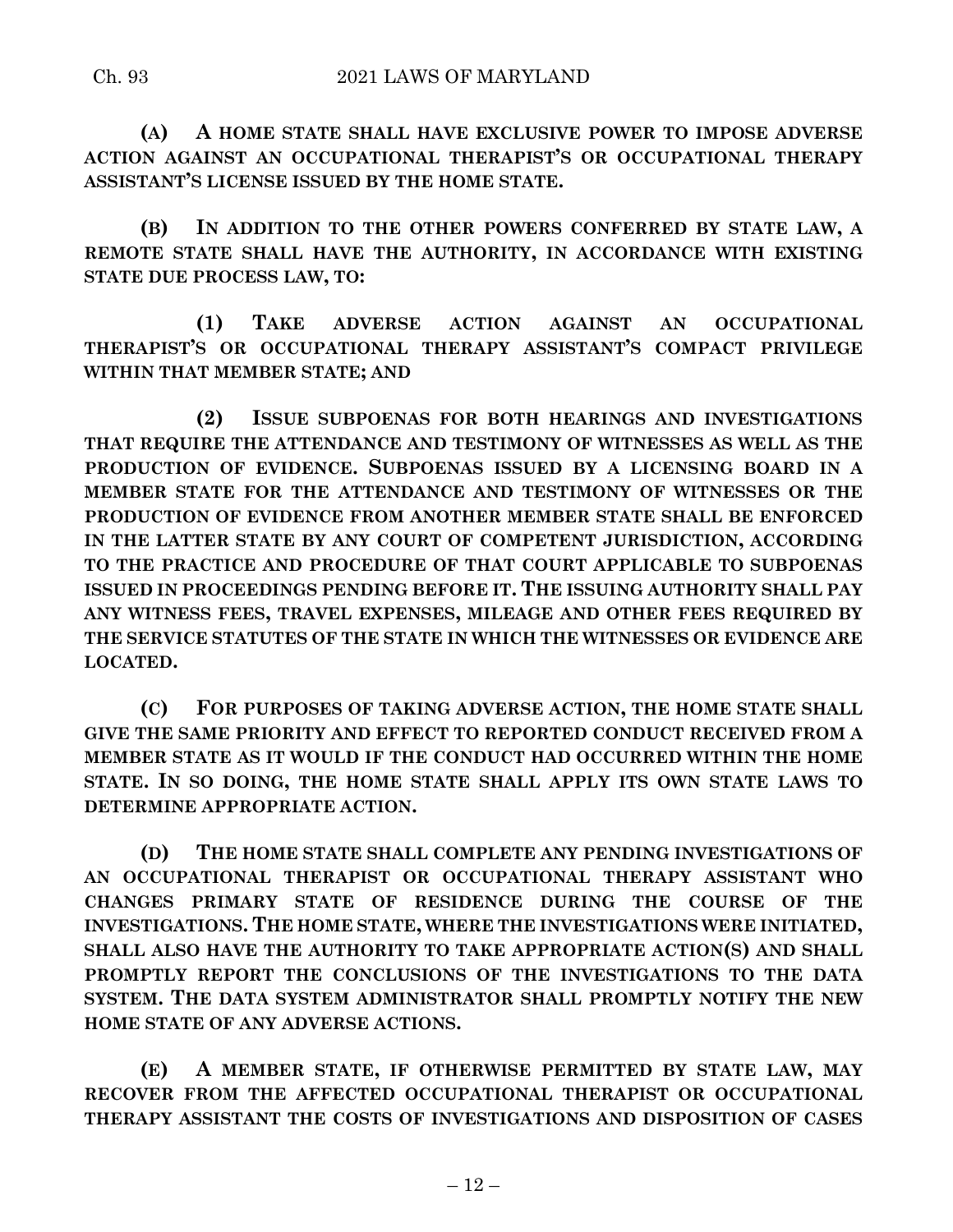**RESULTING FROM ANY ADVERSE ACTION TAKEN AGAINST THAT OCCUPATIONAL THERAPIST OR OCCUPATIONAL THERAPY ASSISTANT.**

**(F) A MEMBER STATE MAY TAKE ADVERSE ACTION BASED ON THE FACTUAL FINDINGS OF THE REMOTE STATE, PROVIDED THAT THE MEMBER STATE FOLLOWS ITS OWN PROCEDURES FOR TAKING THE ADVERSE ACTION.**

**(G) (1) IN ADDITION TO THE AUTHORITY GRANTED TO A MEMBER STATE BY ITS RESPECTIVE STATE OCCUPATIONAL THERAPY LAWS AND REGULATIONS OR OTHER APPLICABLE STATE LAW, ANY MEMBER STATE MAY PARTICIPATE WITH OTHER MEMBER STATES IN JOINT INVESTIGATIONS OF LICENSEES.**

**(2) MEMBER STATES SHALL SHARE ANY INVESTIGATIVE, LITIGATION, OR COMPLIANCE MATERIALS IN FURTHERANCE OF ANY JOINT OR INDIVIDUAL INVESTIGATION INITIATED UNDER THE COMPACT.**

**(H) IF AN ADVERSE ACTION IS TAKEN BY THE HOME STATE AGAINST AN OCCUPATIONAL THERAPIST'S OR OCCUPATIONAL THERAPY ASSISTANT'S LICENSE, THE OCCUPATIONAL THERAPISTS** *THERAPIST'S* **OR OCCUPATIONAL THERAPY ASSISTANT'S COMPACT PRIVILEGE IN ALL OTHER MEMBER STATES SHALL BE DEACTIVATED UNTIL ALL ENCUMBRANCES HAVE BEEN REMOVED FROM THE STATE LICENSE. ALL HOME STATE DISCIPLINARY ORDERS THAT IMPOSE ADVERSE ACTION AGAINST AN OCCUPATIONAL THERAPIST'S OR OCCUPATIONAL THERAPY ASSISTANT'S LICENSE SHALL INCLUDE A STATEMENT THAT THE OCCUPATIONAL THERAPISTS** *THERAPIST'S* **OR OCCUPATIONAL THERAPY ASSISTANT'S COMPACT PRIVILEGE IS DEACTIVATED IN ALL MEMBER STATES DURING THE PENDENCY OF THE ORDER.**

**(I) IF A MEMBER STATE TAKES ADVERSE ACTION, IT SHALL PROMPTLY NOTIFY THE ADMINISTRATOR OF THE DATA SYSTEM. THE ADMINISTRATOR OF THE DATA SYSTEM SHALL PROMPTLY NOTIFY THE HOME STATE OF ANY ADVERSE ACTIONS BY REMOTE STATES.**

**(J) NOTHING IN THE COMPACT SHALL OVERRIDE A MEMBER STATE'S DECISION THAT PARTICIPATION IN AN ALTERNATIVE PROGRAM MAY BE USED IN LIEU OF ADVERSE ACTION.**

**SECTION 8. ESTABLISHMENT OF THE OCCUPATIONAL THERAPY COMPACT COMMISSION.**

**(A) (1) THE MEMBER STATES HEREBY CREATE AND ESTABLISH A JOINT PUBLIC AGENCY KNOWN AS THE OCCUPATIONAL THERAPY COMPACT COMMISSION.**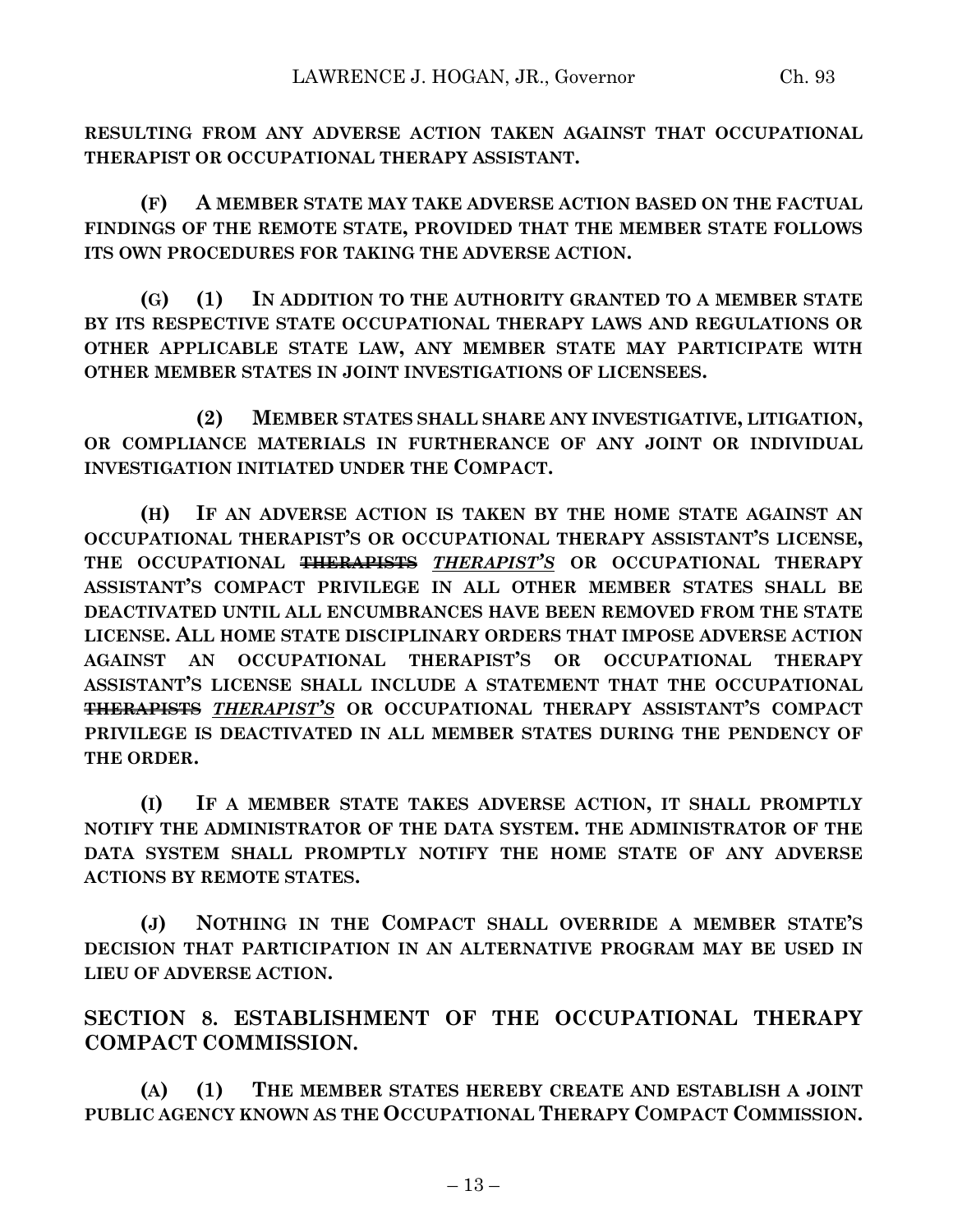#### Ch. 93 2021 LAWS OF MARYLAND

**(2) THE COMMISSION IS AN INSTRUMENTALITY OF THE MEMBER STATES.**

**(3) VENUE IS PROPER AND JUDICIAL PROCEEDINGS BY OR AGAINST THE COMMISSION SHALL BE BROUGHT SOLELY AND EXCLUSIVELY IN A COURT OF COMPETENT JURISDICTION WHERE THE PRINCIPAL OFFICE OF THE COMMISSION IS LOCATED. THE COMMISSION MAY WAIVE VENUE AND JURISDICTIONAL DEFENSES TO THE EXTENT IT ADOPTS OR CONSENTS TO PARTICIPATE IN ALTERNATIVE DISPUTE RESOLUTION PROCEEDINGS.**

**(4) NOTHING IN THE COMPACT MAY SHALL BE CONSTRUED TO BE A WAIVER OF SOVEREIGN IMMUNITY.**

**(B) (1) EACH MEMBER STATE SHALL HAVE AND BE LIMITED TO ONE DELEGATE SELECTED BY THAT MEMBER STATE'S LICENSING BOARD.**

**(2) THE DELEGATE SHALL BE:**

**(I) A CURRENT MEMBER OF THE LICENSING BOARD, WHO IS AN OCCUPATIONAL THERAPIST, OCCUPATIONAL THERAPY ASSISTANT, OR PUBLIC MEMBER; OR** 

**(II) AN ADMINISTRATOR OF THE LICENSING BOARD.**

**(3) ANY DELEGATE MAY BE REMOVED OR SUSPENDED FROM OFFICE AS PROVIDED BY THE LAW OF THE STATE FROM WHICH THE DELEGATE IS APPOINTED.**

**(4) THE MEMBER STATE BOARD SHALL FILL ANY VACANCY OCCURRING IN THE COMMISSION WITHIN 90 DAYS.**

**(5) EACH DELEGATE SHALL BE ENTITLED TO ONE VOTE WITH REGARD TO THE PROMULGATION OF RULES AND CREATION OF BYLAWS AND SHALL OTHERWISE HAVE AN OPPORTUNITY TO PARTICIPATE IN THE BUSINESS AND AFFAIRS OF THE COMMISSION.**

**(6) A DELEGATE SHALL VOTE IN PERSON OR BY SUCH OTHER MEANS AS PROVIDED IN THE BYLAWS. THE BYLAWS MAY PROVIDE FOR DELEGATES' PARTICIPATION IN MEETINGS BY TELEPHONE OR OTHER MEANS OF COMMUNICATION.**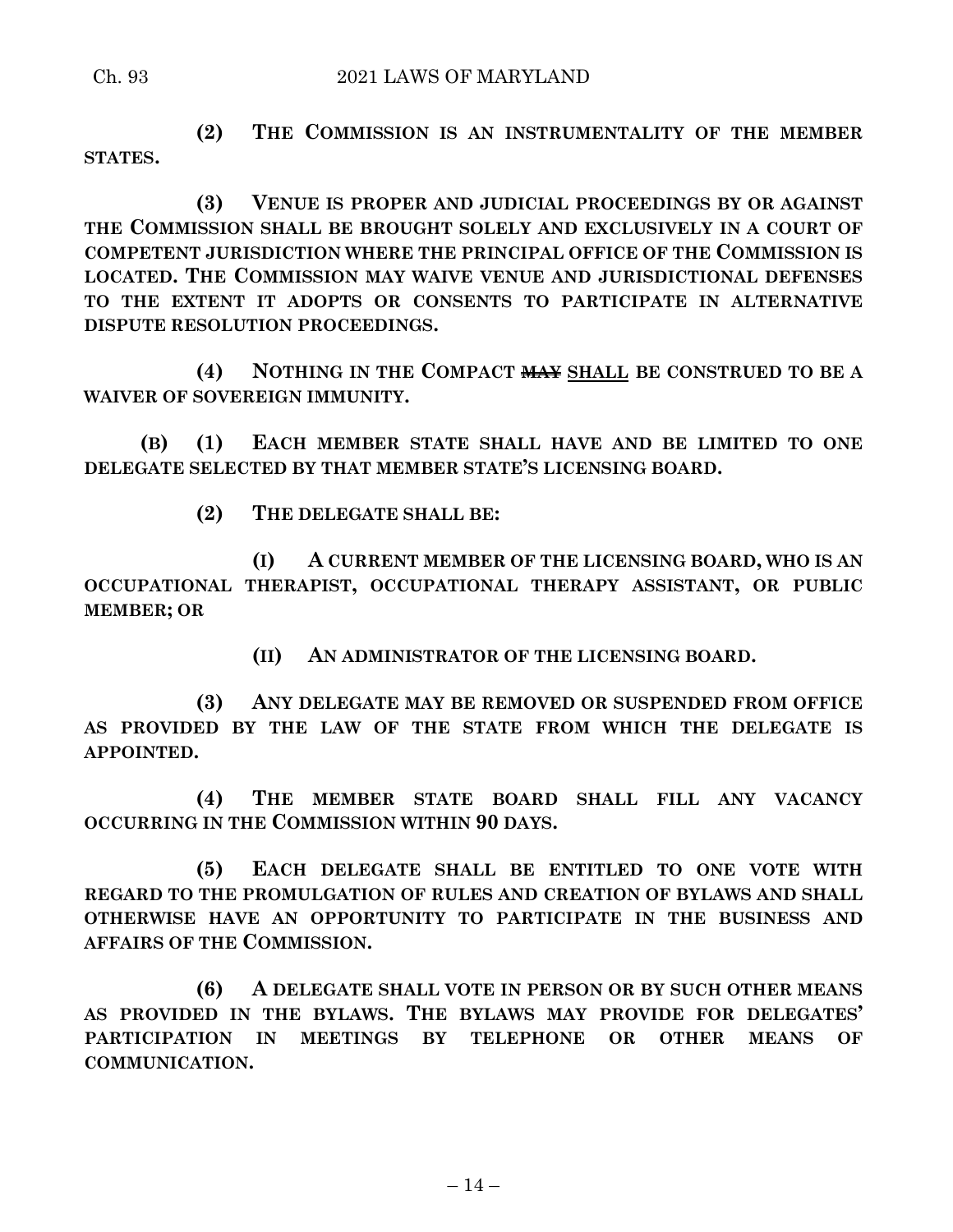**(7) THE COMMISSION SHALL MEET AT LEAST ONCE DURING EACH CALENDAR YEAR. ADDITIONAL MEETINGS SHALL BE HELD AS SET FORTH IN THE BYLAWS.**

**(8) THE COMMISSION SHALL ESTABLISH BY RULE A TERM OF OFFICE FOR DELEGATES.**

## **(C) THE COMMISSION SHALL HAVE THE FOLLOWING POWERS AND DUTIES:**

- **(1) ESTABLISH A CODE OF ETHICS FOR THE COMMISSION;**
- **(2) ESTABLISH THE FISCAL YEAR OF THE COMMISSION;**
- **(3) ESTABLISH BYLAWS;**

**(4) MAINTAIN ITS FINANCIAL RECORDS IN ACCORDANCE WITH THE BYLAWS;**

**(5) MEET AND TAKE SUCH ACTIONS AS ARE CONSISTENT WITH THE PROVISIONS OF THE COMPACT AND THE BYLAWS;**

**(6) PROMULGATE UNIFORM RULES TO FACILITATE AND COORDINATE IMPLEMENTATION AND ADMINISTRATION OF THIS COMPACT. THE RULES SHALL HAVE THE FORCE AND EFFECT OF LAW AND SHALL BE BINDING IN ALL MEMBER STATES;**

**(7) BRING AND PROSECUTE LEGAL PROCEEDINGS OR ACTIONS IN THE NAME OF THE COMMISSION, PROVIDED THAT THE STANDING OF ANY STATE OCCUPATIONAL THERAPY LICENSING BOARD TO SUE OR BE SUED UNDER APPLICABLE LAW SHALL NOT BE AFFECTED;**

**(8) PURCHASE AND MAINTAIN INSURANCE AND BONDS;**

**(9) BORROW, ACCEPT, OR CONTRACT FOR SERVICES OF PERSONNEL, INCLUDING, BUT NOT LIMITED TO, EMPLOYEES OF A MEMBER STATE;**

**(10) HIRE EMPLOYEES, ELECT OR APPOINT OFFICERS, FIX COMPENSATION, DEFINE DUTIES, GRANT SUCH INDIVIDUALS APPROPRIATE AUTHORITY TO CARRY OUT THE PURPOSES OF THE COMPACT, AND ESTABLISH THE COMMISSION'S PERSONNEL POLICIES AND PROGRAMS RELATING TO CONFLICTS OF INTEREST, QUALIFICATIONS OF PERSONNEL, AND OTHER RELATED PERSONNEL MATTERS;**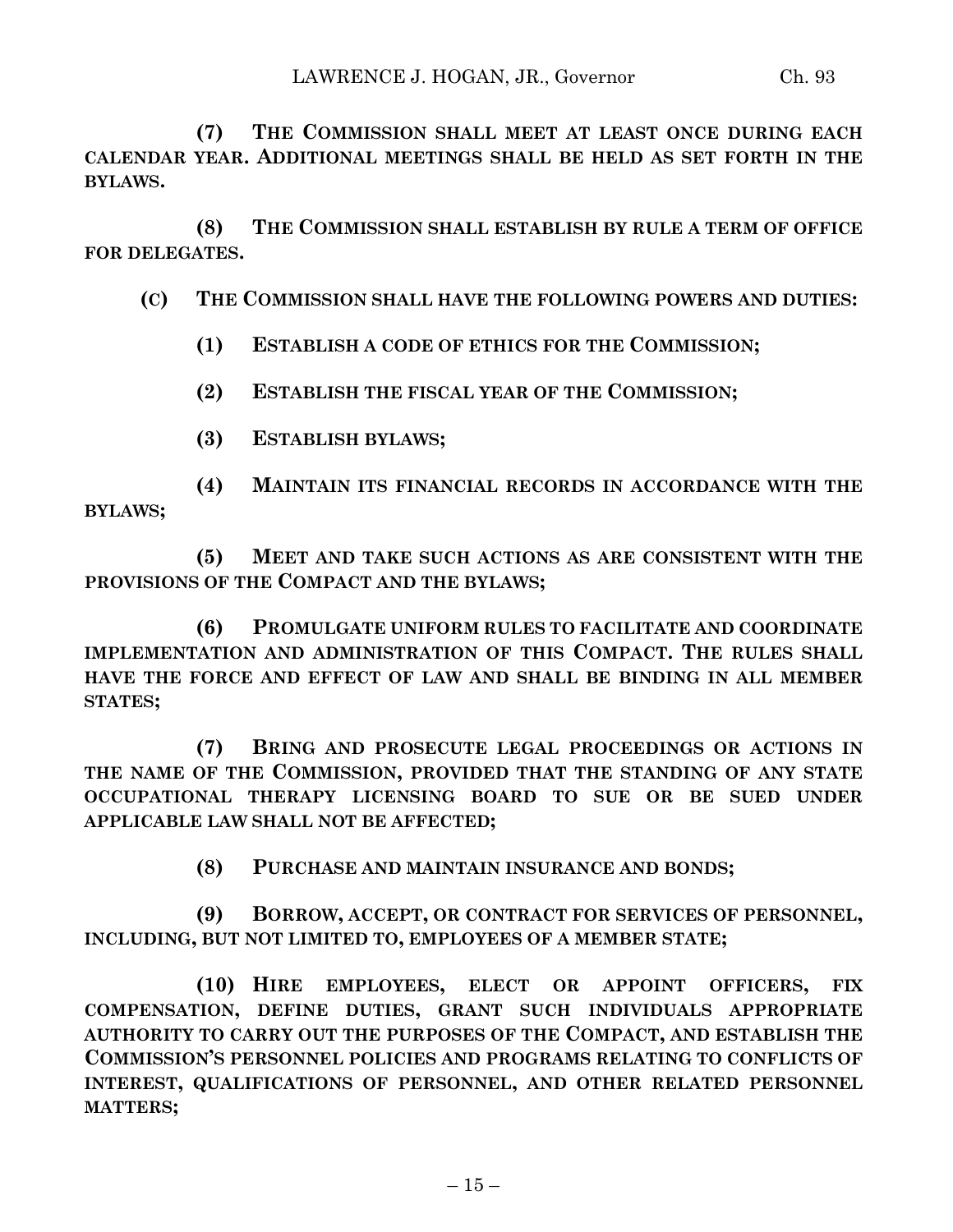**(11) ACCEPT ANY AND ALL APPROPRIATE DONATIONS AND GRANTS OF MONEY, EQUIPMENT, SUPPLIES, MATERIALS AND SERVICES, AND RECEIVE, UTILIZE AND DISPOSE OF THE SAME; PROVIDED THAT AT ALL TIMES THE COMMISSION SHALL AVOID ANY APPEARANCE OF IMPROPRIETY AND/OR CONFLICT OF INTEREST;**

**(12) LEASE, PURCHASE, ACCEPT APPROPRIATE GIFTS OR DONATIONS OF, OR OTHERWISE OWN, HOLD, IMPROVE OR USE, ANY PROPERTY, REAL, PERSONAL OR MIXED; PROVIDED THAT AT ALL TIMES THE COMMISSION SHALL AVOID ANY APPEARANCE OF IMPROPRIETY;**

**(13) SELL, CONVEY, MORTGAGE, PLEDGE, LEASE, EXCHANGE, ABANDON, OR OTHERWISE DISPOSE OF ANY PROPERTY REAL, PERSONAL, OR MIXED;**

**(14) ESTABLISH A BUDGET AND MAKE EXPENDITURES;**

**(15) BORROW MONEY;**

**(16) APPOINT COMMITTEES, INCLUDING STANDING COMMITTEES COMPOSED OF MEMBERS, STATE REGULATORS, STATE LEGISLATORS OR THEIR REPRESENTATIVES, AND CONSUMER REPRESENTATIVES, AND SUCH OTHER INTERESTED PERSONS AS MAY BE DESIGNATED IN THE COMPACT AND THE BYLAWS;**

**(17) PROVIDE AND RECEIVE INFORMATION FROM, AND COOPERATE WITH, LAW ENFORCEMENT AGENCIES;**

**(18) ESTABLISH AND ELECT AN EXECUTIVE COMMITTEE; AND**

**(19) PERFORM SUCH OTHER FUNCTIONS AS MAY BE NECESSARY OR APPROPRIATE TO ACHIEVE THE PURPOSES OF THE COMPACT CONSISTENT WITH THE STATE REGULATION OF OCCUPATIONAL THERAPY LICENSURE AND PRACTICE.**

**(D) (1) THE EXECUTIVE COMMITTEE SHALL HAVE THE POWER TO ACT ON BEHALF OF THE COMMISSION ACCORDING TO THE TERMS OF THE COMPACT.**

**(2) THE EXECUTIVE COMMITTEE SHALL BE COMPOSED OF NINE MEMBERS:**

**(I) SEVEN VOTING MEMBERS WHO ARE ELECTED BY THE COMMISSION FROM THE CURRENT MEMBERSHIP OF THE COMMISSION;**

**(II) ONE EX–OFFICIO, NONVOTING MEMBER FROM A RECOGNIZED NATIONAL OCCUPATIONAL THERAPY PROFESSIONAL ASSOCIATION; AND**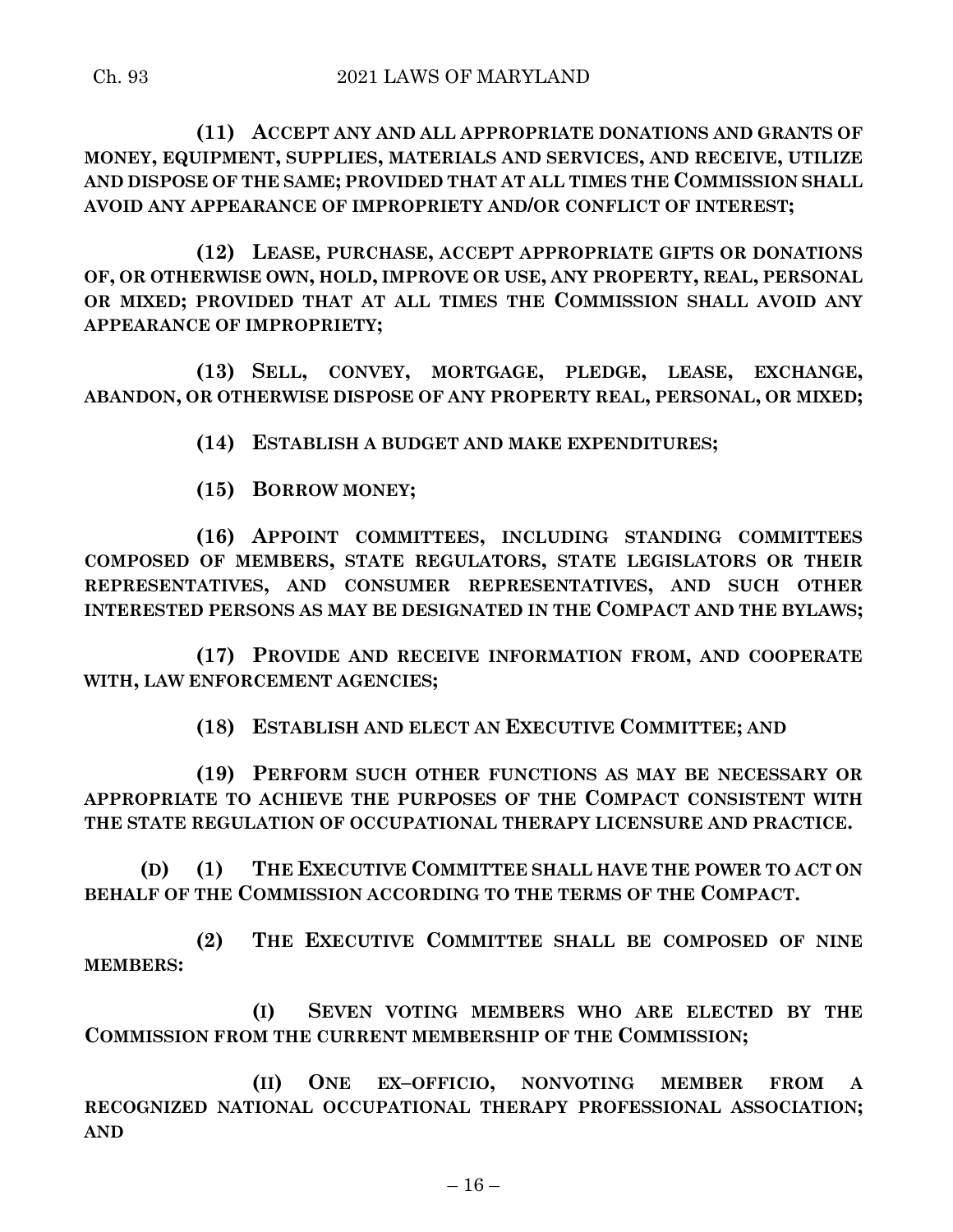**(III) ONE EX–OFFICIO, NONVOTING MEMBER FROM A RECOGNIZED NATIONAL OCCUPATIONAL THERAPY CERTIFICATION ORGANIZATION.**

**(3) THE EX–OFFICIO MEMBERS WILL BE SELECTED BY THEIR RESPECTIVE ORGANIZATIONS.**

**(4) THE COMMISSION MAY REMOVE ANY MEMBER OF THE EXECUTIVE COMMITTEE AS PROVIDED IN BYLAWS.**

**(5) THE EXECUTIVE COMMITTEE SHALL MEET AT LEAST ANNUALLY.**

**(6) THE EXECUTIVE COMMITTEE SHALL HAVE THE FOLLOWING DUTIES AND RESPONSIBILITIES:**

**(I) RECOMMEND TO THE ENTIRE COMMISSION CHANGES TO THE RULES OR BYLAWS, CHANGES TO THIS COMPACT LEGISLATION, FEES PAID BY MEMBER STATES SUCH AS ANNUAL DUES, AND ANY COMMISSION COMPACT FEE CHARGED TO LICENSEES FOR THE COMPACT PRIVILEGE;**

**(II) ENSURE COMPACT ADMINISTRATION SERVICES ARE APPROPRIATELY PROVIDED, CONTRACTUAL OR OTHERWISE;**

**(III) PREPARE AND RECOMMEND THE BUDGET;**

**(IV) MAINTAIN FINANCIAL RECORDS ON BEHALF OF THE COMMISSION;**

**(V) MONITOR COMPACT COMPLIANCE OF MEMBER STATES AND PROVIDE COMPLIANCE REPORTS TO THE COMMISSION;**

**(VI) ESTABLISH ADDITIONAL COMMITTEES AS NECESSARY; AND**

**(VII) PERFORM OTHER DUTIES AS PROVIDED IN RULES OR BYLAWS.**

**(E) (1) ALL MEETINGS SHALL BE OPEN TO THE PUBLIC, AND PUBLIC NOTICE OF MEETINGS SHALL BE GIVEN IN THE SAME MANNER AS REQUIRED UNDER THE RULEMAKING PROVISIONS IN SECTION 10.**

**(2) THE COMMISSION OR THE EXECUTIVE COMMITTEE OR OTHER COMMITTEES OF THE COMMISSION MAY CONVENE IN A CLOSED, NON–PUBLIC MEETING IF THE COMMISSION OR EXECUTIVE COMMITTEE OR OTHER COMMITTEES OF THE COMMISSION MUST DISCUSS:**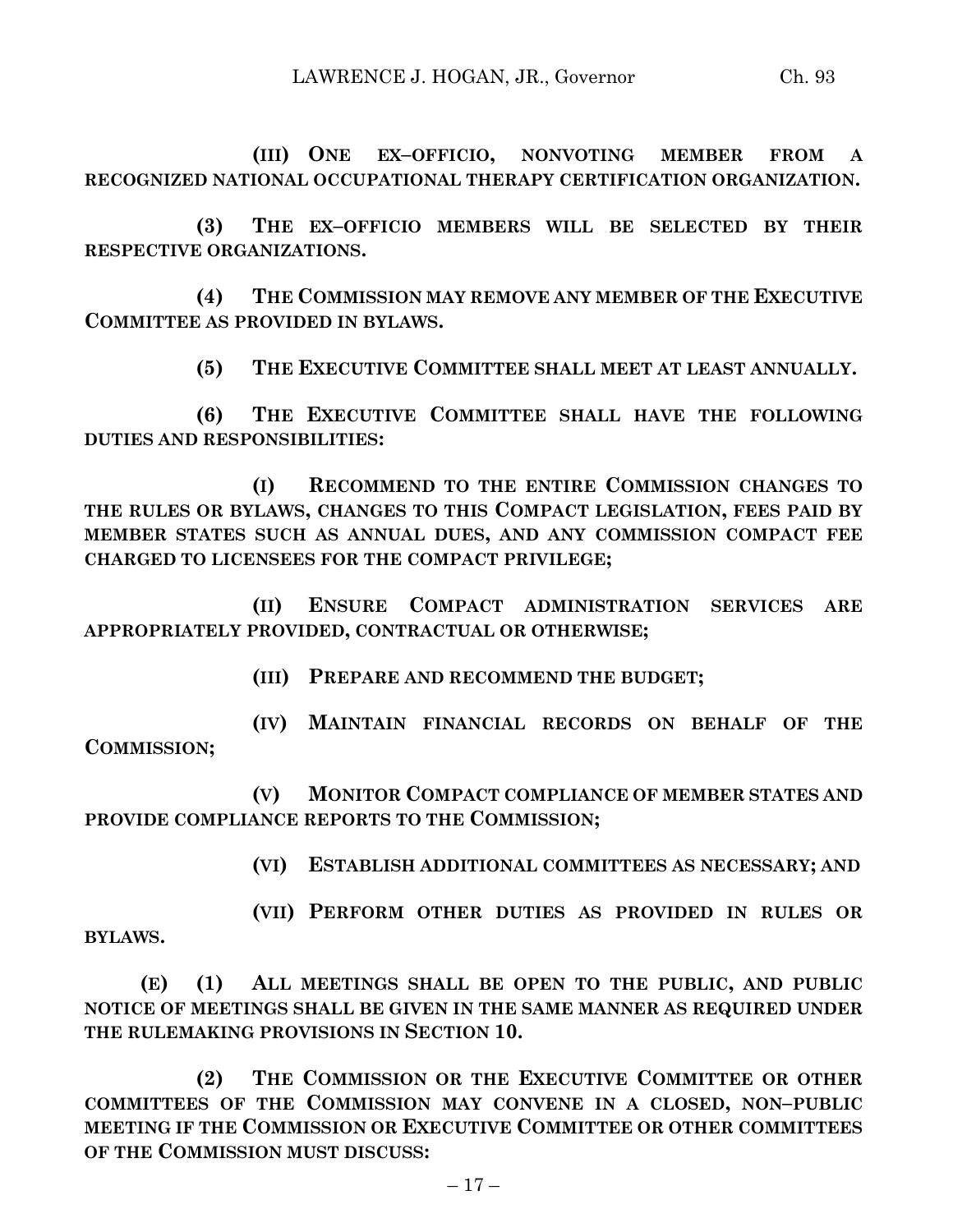**(I) NON–COMPLIANCE OF A MEMBER STATE WITH ITS OBLIGATIONS UNDER THE COMPACT;**

**(II) THE EMPLOYMENT, COMPENSATION, DISCIPLINE OR OTHER MATTERS, PRACTICES OR PROCEDURES RELATED TO SPECIFIC EMPLOYEES OR OTHER MATTERS RELATED TO THE COMMISSION'S INTERNAL PERSONNEL PRACTICES AND PROCEDURES;**

**(III) CURRENT, THREATENED, OR REASONABLY ANTICIPATED LITIGATION;**

**(IV) NEGOTIATION OF CONTRACTS FOR THE PURCHASE, LEASE, OR SALE OF GOODS, SERVICES, OR REAL ESTATE;**

**(V) ACCUSING ANY PERSON OF A CRIME OR FORMALLY CENSURING ANY PERSON;**

**(VI) DISCLOSURE OF TRADE SECRETS OR COMMERCIAL OR FINANCIAL INFORMATION THAT IS PRIVILEGED OR CONFIDENTIAL;**

**(VII) DISCLOSURE OF INFORMATION OF A PERSONAL NATURE WHERE DISCLOSURE WOULD CONSTITUTE A CLEARLY UNWARRANTED INVASION OF PERSONAL PRIVACY;**

**(VIII) DISCLOSURE OF INVESTIGATIVE RECORDS COMPILED FOR LAW ENFORCEMENT PURPOSES;**

**(IX) DISCLOSURE OF INFORMATION RELATED TO ANY INVESTIGATIVE REPORTS PREPARED BY OR ON BEHALF OF OR FOR USE OF THE COMMISSION OR OTHER COMMITTEE CHARGED WITH RESPONSIBILITY OF INVESTIGATION OR DETERMINATION OF COMPLIANCE ISSUES PURSUANT TO THE COMPACT; OR**

**(X) MATTERS SPECIFICALLY EXEMPTED FROM DISCLOSURE BY FEDERAL OR MEMBER STATE STATUTE.**

**(3) IF A MEETING, OR PORTION OF A MEETING, IS CLOSED PURSUANT TO THIS PROVISION, THE COMMISSION'S LEGAL COUNSEL OR DESIGNEE SHALL CERTIFY THAT THE MEETING MAY BE CLOSED AND SHALL REFERENCE EACH RELEVANT EXEMPTING PROVISION.**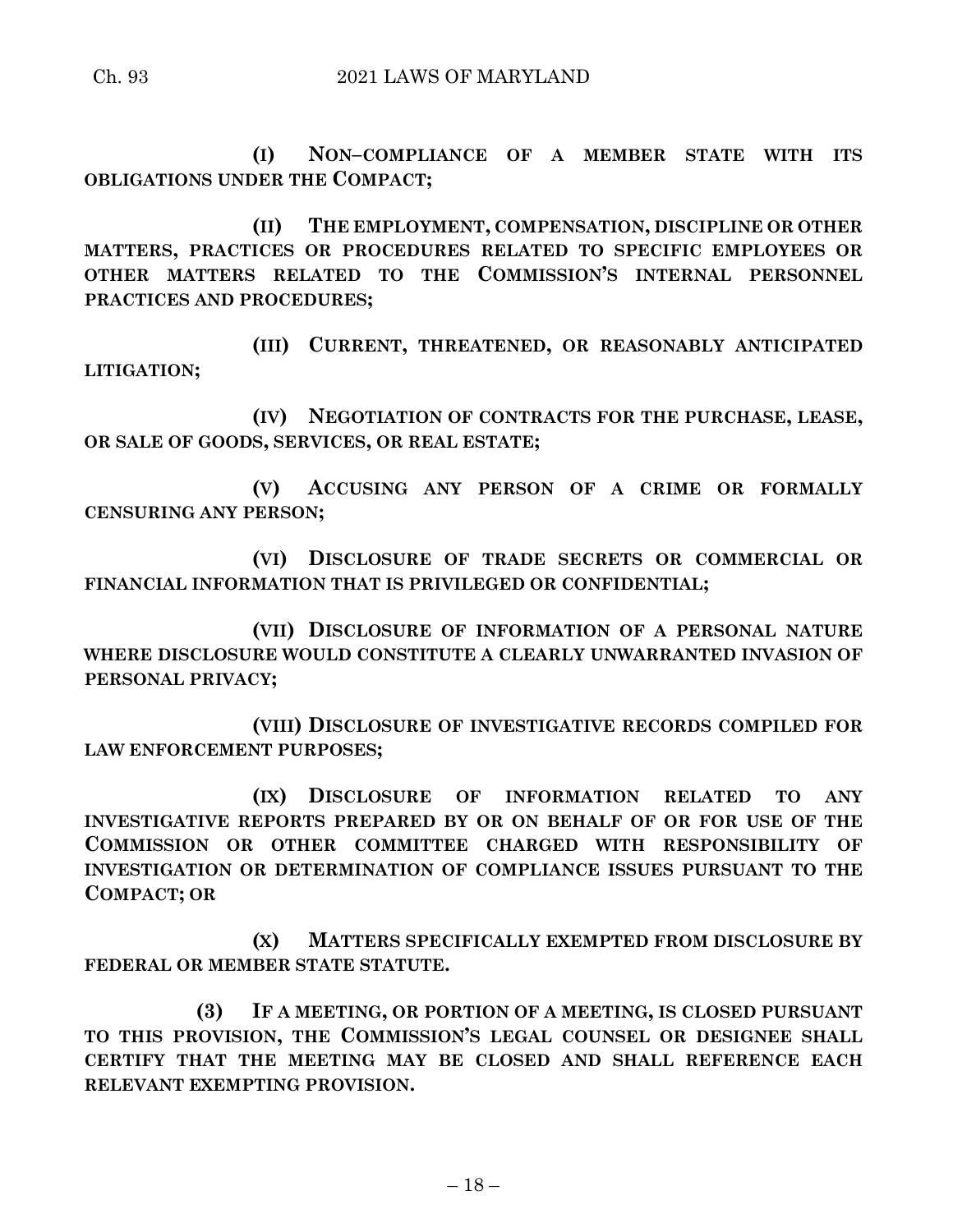**(4) THE COMMISSION SHALL KEEP MINUTES THAT FULLY AND CLEARLY DESCRIBE ALL MATTERS DISCUSSED IN A MEETING AND SHALL PROVIDE A FULL AND ACCURATE SUMMARY OF ACTIONS TAKEN, AND THE REASONS THEREFORE, INCLUDING A DESCRIPTION OF THE VIEWS EXPRESSED. ALL DOCUMENTS CONSIDERED IN CONNECTION WITH AN ACTION SHALL BE IDENTIFIED IN SUCH MINUTES. ALL MINUTES AND DOCUMENTS OF A CLOSED MEETING SHALL REMAIN UNDER SEAL, SUBJECT TO RELEASE BY A MAJORITY VOTE OF THE COMMISSION OR ORDER OF A COURT OF COMPETENT JURISDICTION.**

**(F) (1) THE COMMISSION SHALL PAY, OR PROVIDE FOR THE PAYMENT OF, THE REASONABLE EXPENSES OF ITS ESTABLISHMENT, ORGANIZATION, AND ONGOING ACTIVITIES.**

**(2) THE COMMISSION MAY ACCEPT ANY AND ALL APPROPRIATE REVENUE SOURCES, DONATIONS, AND GRANTS OF MONEY, EQUIPMENT, SUPPLIES, MATERIALS, AND SERVICES.**

**(3) THE COMMISSION MAY LEVY ON AND COLLECT AN ANNUAL ASSESSMENT FROM EACH MEMBER STATE OR IMPOSE FEES ON OTHER PARTIES TO COVER THE COST OF THE OPERATIONS AND ACTIVITIES OF THE COMMISSION AND ITS STAFF, WHICH MUST BE IN A TOTAL AMOUNT SUFFICIENT TO COVER ITS ANNUAL BUDGET AS APPROVED BY THE COMMISSION EACH YEAR FOR WHICH REVENUE IS NOT PROVIDED BY OTHER SOURCES. THE AGGREGATE ANNUAL ASSESSMENT AMOUNT SHALL BE ALLOCATED BASED UPON A FORMULA TO BE DETERMINED BY THE COMMISSION, WHICH SHALL PROMULGATE A RULE BINDING UPON ALL MEMBER STATES.**

**(4) THE COMMISSION SHALL NOT INCUR OBLIGATIONS OF ANY KIND PRIOR TO SECURING THE FUNDS ADEQUATE TO MEET THE SAME; NOR SHALL THE COMMISSION PLEDGE THE CREDIT OF ANY OF THE MEMBER STATES, EXCEPT BY AND WITH THE AUTHORITY OF THE MEMBER STATE.**

**(5) THE COMMISSION SHALL KEEP ACCURATE ACCOUNTS OF ALL RECEIPTS AND DISBURSEMENTS. THE RECEIPTS AND DISBURSEMENTS OF THE COMMISSION SHALL BE SUBJECT TO THE AUDIT AND ACCOUNTING PROCEDURES ESTABLISHED UNDER ITS BYLAWS. HOWEVER, ALL RECEIPTS AND DISBURSEMENTS OF FUNDS HANDLED BY THE COMMISSION SHALL BE AUDITED YEARLY BY A CERTIFIED OR LICENSED PUBLIC ACCOUNTANT, AND THE REPORT OF THE AUDIT SHALL BE INCLUDED IN AND BECOME PART OF THE ANNUAL REPORT OF THE COMMISSION.**

**(G) (1) THE MEMBERS, OFFICERS, EXECUTIVE DIRECTOR, EMPLOYEES AND REPRESENTATIVES OF THE COMMISSION SHALL BE IMMUNE FROM SUIT AND**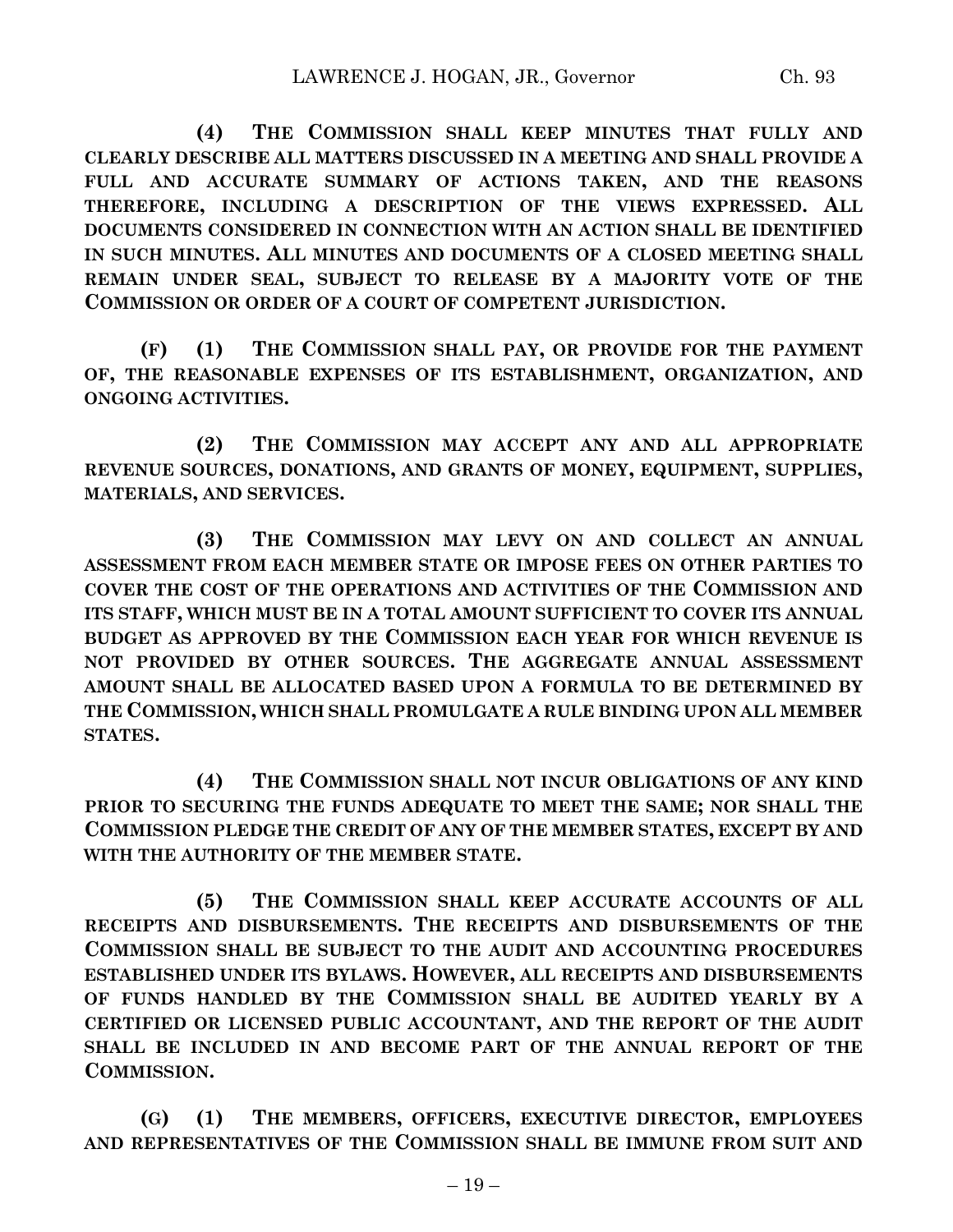**LIABILITY, EITHER PERSONALLY OR IN THEIR OFFICIAL CAPACITY, FOR ANY CLAIM FOR DAMAGE TO OR LOSS OF PROPERTY OR PERSONAL INJURY OR OTHER CIVIL LIABILITY CAUSED BY OR ARISING OUT OF ANY ACTUAL OR ALLEGED ACT, ERROR OR OMISSION THAT OCCURRED, OR THAT THE PERSON AGAINST WHOM THE CLAIM IS MADE HAD A REASONABLE BASIS FOR BELIEVING OCCURRED WITHIN THE SCOPE OF COMMISSION EMPLOYMENT, DUTIES OR RESPONSIBILITIES; PROVIDED THAT NOTHING IN THIS PARAGRAPH SHALL BE CONSTRUED TO PROTECT ANY SUCH PERSON FROM SUIT AND/OR LIABILITY FOR ANY DAMAGE, LOSS, INJURY, OR LIABILITY CAUSED BY THE INTENTIONAL OR WILLFUL OR WANTON MISCONDUCT OF THAT PERSON.**

**(2) THE COMMISSION SHALL DEFEND ANY MEMBER, OFFICER, EXECUTIVE DIRECTOR, EMPLOYEE, OR REPRESENTATIVE OF THE COMMISSION IN ANY CIVIL ACTION SEEKING TO IMPOSE LIABILITY ARISING OUT OF ANY ACTUAL OR ALLEGED ACT, ERROR, OR OMISSION THAT OCCURRED WITHIN THE SCOPE OF COMMISSION EMPLOYMENT, DUTIES, OR RESPONSIBILITIES, OR THAT THE PERSON AGAINST WHOM THE CLAIM IS MADE HAD A REASONABLE BASIS FOR BELIEVING OCCURRED WITHIN THE SCOPE OF COMMISSION EMPLOYMENT, DUTIES, OR RESPONSIBILITIES; PROVIDED THAT NOTHING HEREIN SHALL BE CONSTRUED TO PROHIBIT THAT PERSON FROM RETAINING HIS OR HER OWN COUNSEL; AND PROVIDED FURTHER, THAT THE ACTUAL OR ALLEGED ACT, ERROR, OR OMISSION DID NOT RESULT FROM THAT PERSON'S INTENTIONAL OR WILLFUL OR WANTON MISCONDUCT.**

**(3) THE COMMISSION SHALL INDEMNIFY AND HOLD HARMLESS ANY MEMBER, OFFICER, EXECUTIVE DIRECTOR, EMPLOYEE, OR REPRESENTATIVE OF THE COMMISSION FOR THE AMOUNT OF ANY SETTLEMENT OR JUDGMENT OBTAINED AGAINST THAT PERSON ARISING OUT OF ANY ACTUAL OR ALLEGED ACT, ERROR OR OMISSION THAT OCCURRED WITHIN THE SCOPE OF COMMISSION EMPLOYMENT, DUTIES, OR RESPONSIBILITIES, OR THAT SUCH PERSON HAD A REASONABLE BASIS FOR BELIEVING OCCURRED WITHIN THE SCOPE OF COMMISSION EMPLOYMENT, DUTIES, OR RESPONSIBILITIES, PROVIDED THAT THE ACTUAL OR ALLEGED ACT, ERROR, OR OMISSION DID NOT RESULT FROM THE INTENTIONAL OR WILLFUL OR WANTON MISCONDUCT OF THAT PERSON.**

## **SECTION 9. DATA SYSTEM.**

**(A) THE COMMISSION SHALL PROVIDE FOR THE DEVELOPMENT, MAINTENANCE, AND UTILIZATION OF A COORDINATED DATABASE AND REPORTING SYSTEM CONTAINING LICENSURE, ADVERSE ACTION, AND INVESTIGATIVE INFORMATION ON ALL LICENSED INDIVIDUALS IN MEMBER STATES.**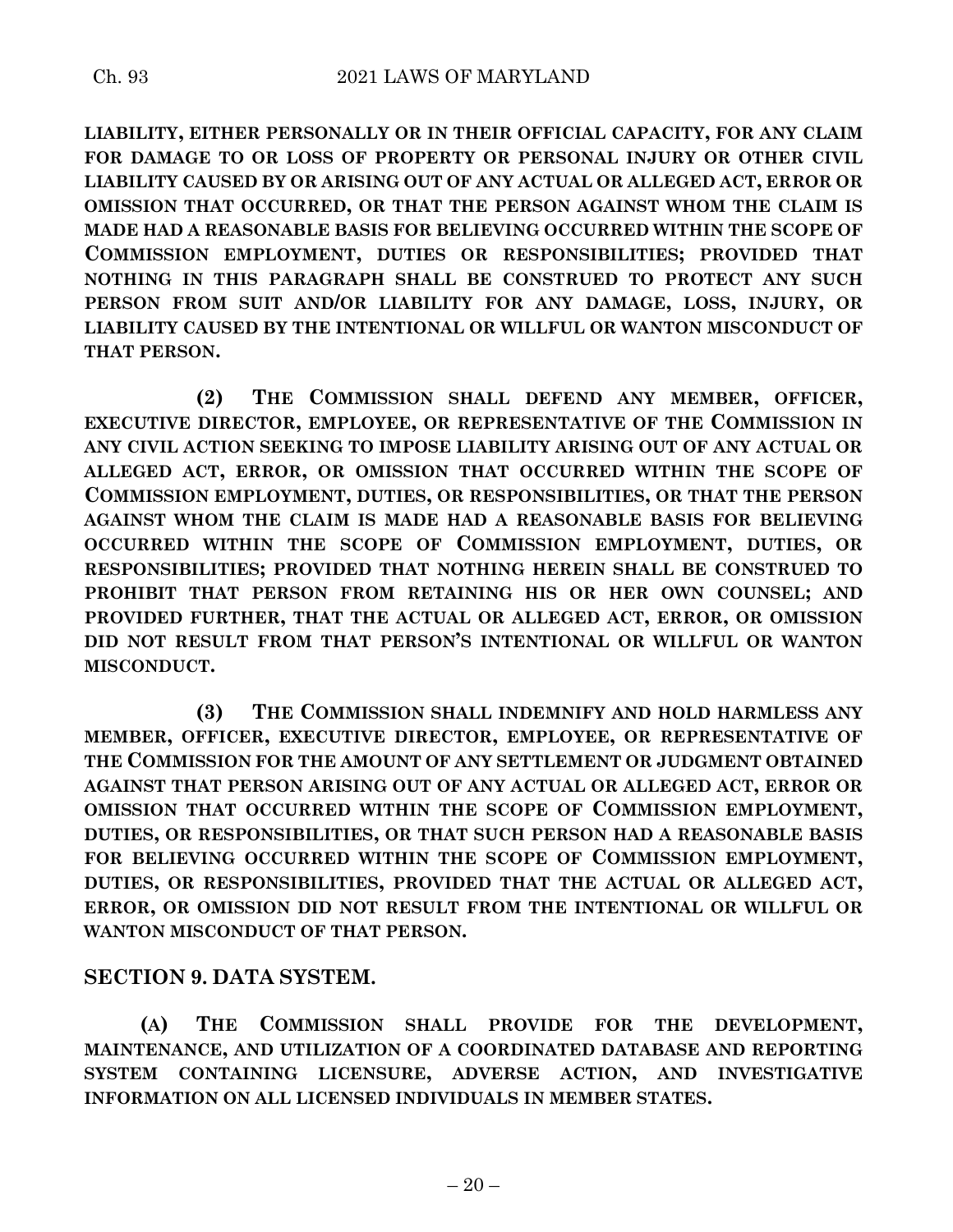**(B) A MEMBER STATE SHALL SUBMIT A UNIFORM DATA SET TO THE DATA SYSTEM ON ALL INDIVIDUALS TO WHOM THE COMPACT IS APPLICABLE (UTILIZING A UNIQUE IDENTIFIER) AS REQUIRED BY THE RULES OF THE COMMISSION, INCLUDING:**

**(1) IDENTIFYING INFORMATION;**

**(2) LICENSURE DATA;**

**(3) ADVERSE ACTIONS AGAINST A LICENSE OR COMPACT PRIVILEGE;**

**(4) NON–CONFIDENTIAL INFORMATION RELATED TO ALTERNATIVE PROGRAM PARTICIPATION;**

**(5) ANY DENIAL OF APPLICATION FOR LICENSURE, AND THE REASON(S) FOR SUCH DENIAL;**

**(6) OTHER INFORMATION THAT MAY FACILITATE THE ADMINISTRATION OF THE COMPACT, AS DETERMINED BY THE RULES OF THE COMMISSION; AND**

**(7) CURRENT SIGNIFICANT INVESTIGATIVE INFORMATION.**

**(C) CURRENT SIGNIFICANT INVESTIGATIVE INFORMATION AND OTHER INVESTIGATIVE INFORMATION PERTAINING TO A LICENSEE IN ANY MEMBER STATE WILL ONLY BE AVAILABLE TO OTHER MEMBER STATES.**

**(D) THE COMMISSION SHALL PROMPTLY NOTIFY ALL MEMBER STATES OF ANY ADVERSE ACTION TAKEN AGAINST A LICENSEE OR AN INDIVIDUAL APPLYING FOR A LICENSE. ADVERSE ACTION INFORMATION PERTAINING TO A LICENSEE IN ANY MEMBER STATE WILL BE AVAILABLE TO ANY OTHER MEMBER STATE.**

**(E) MEMBER STATES CONTRIBUTING INFORMATION TO THE DATA SYSTEM MAY DESIGNATE INFORMATION THAT MAY NOT BE SHARED WITH THE PUBLIC WITHOUT THE EXPRESS PERMISSION OF THE CONTRIBUTING STATE.**

**(F) ANY INFORMATION SUBMITTED TO THE DATA SYSTEM THAT IS SUBSEQUENTLY REQUIRED TO BE EXPUNGED BY THE LAWS OF THE MEMBER STATE CONTRIBUTING THE INFORMATION SHALL BE REMOVED FROM THE DATA SYSTEM.**

## **SECTION 10. RULEMAKING.**

**(A) THE COMMISSION SHALL EXERCISE ITS RULEMAKING POWERS PURSUANT TO THE CRITERIA SET FORTH IN THIS SECTION AND THE RULES ADOPTED**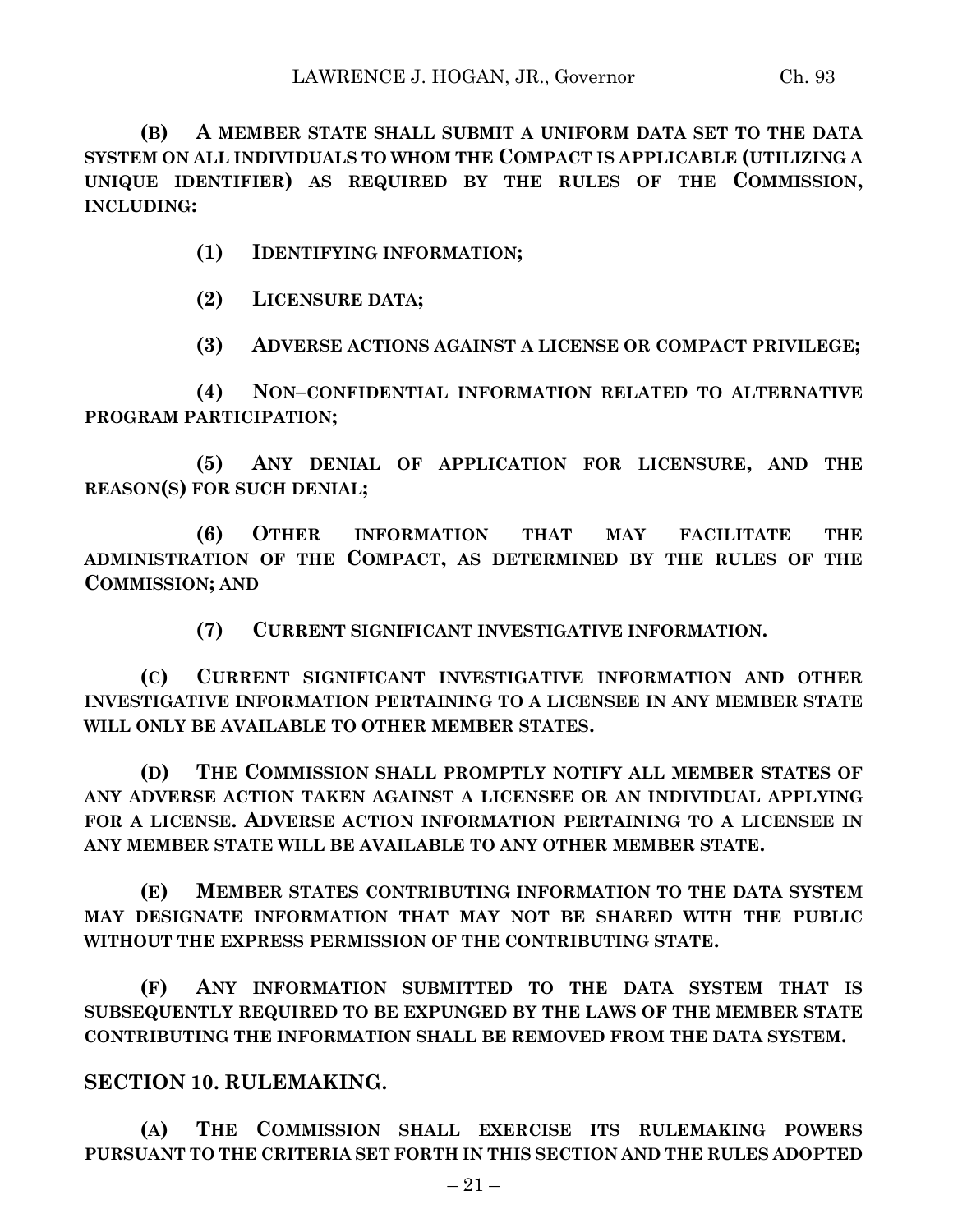**THEREUNDER. RULES AND AMENDMENTS SHALL BECOME BINDING AS OF THE DATE SPECIFIED IN EACH RULE OR AMENDMENT.**

**(B) THE COMMISSION SHALL PROMULGATE REASONABLE RULES IN ORDER TO EFFECTIVELY AND EFFICIENTLY ACHIEVE THE PURPOSES OF THE COMPACT. NOTWITHSTANDING THE FOREGOING, IN THE EVENT THE COMMISSION EXERCISES ITS RULEMAKING AUTHORITY IN A MANNER THAT IS BEYOND THE SCOPE OF THE PURPOSES OF THE COMPACT, OR THE POWERS GRANTED HEREUNDER, THEN SUCH AN ACTION BY THE COMMISSION SHALL BE INVALID AND HAVE NO FORCE AND EFFECT.**

**(C) IF A MAJORITY OF THE LEGISLATURES OF THE MEMBER STATES REJECTS A RULE, BY ENACTMENT OF A STATUTE OR RESOLUTION IN THE SAME MANNER USED TO ADOPT THE COMPACT WITHIN FOUR YEARS OF THE DATE OF ADOPTION OF THE RULE, THEN SUCH RULE SHALL HAVE NO FURTHER FORCE AND EFFECT IN ANY MEMBER STATE.**

**(D) RULES OR AMENDMENTS TO THE RULES SHALL BE ADOPTED AT A REGULAR OR SPECIAL MEETING OF THE COMMISSION.**

**(E) PRIOR TO PROMULGATION AND ADOPTION OF A FINAL RULE OR RULES BY THE COMMISSION, AND AT LEAST 30 DAYS IN ADVANCE OF THE MEETING AT WHICH THE RULE WILL BE CONSIDERED AND VOTED UPON, THE COMMISSION SHALL FILE A NOTICE OF PROPOSED RULEMAKING:**

**(1) ON THE WEBSITE OF THE COMMISSION OR OTHER PUBLICLY ACCESSIBLE PLATFORM; AND**

**(2) ON THE WEBSITE OF EACH MEMBER STATE OCCUPATIONAL THERAPY LICENSING BOARD OR OTHER PUBLICLY ACCESSIBLE PLATFORM OR THE PUBLICATION IN WHICH EACH STATE WOULD OTHERWISE PUBLISH PROPOSED RULES.**

**(F) THE NOTICE OF PROPOSED RULEMAKING SHALL INCLUDE:**

**(1) THE PROPOSED TIME, DATE, AND LOCATION OF THE MEETING IN WHICH THE RULE WILL BE CONSIDERED AND VOTED UPON;**

**(2) THE TEXT OF THE PROPOSED RULE OR AMENDMENT AND THE REASON FOR THE PROPOSED RULE;**

**(3) A REQUEST FOR COMMENTS ON THE PROPOSED RULE FROM ANY INTERESTED PERSON; AND**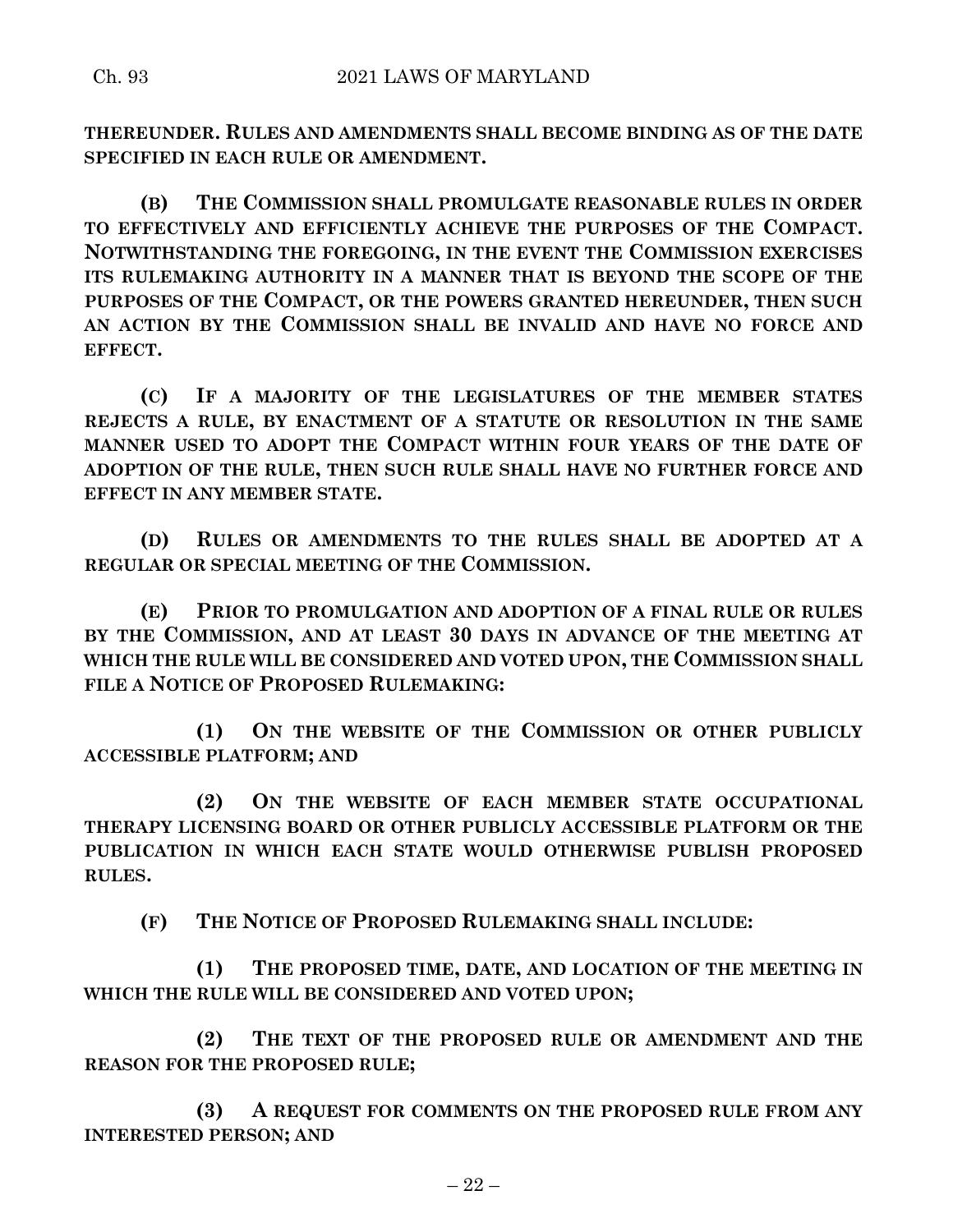**(4) THE MANNER IN WHICH INTERESTED PERSONS MAY SUBMIT NOTICE TO THE COMMISSION OF THEIR INTENTION TO ATTEND THE PUBLIC HEARING AND ANY WRITTEN COMMENTS.**

**(G) PRIOR TO ADOPTION OF A PROPOSED RULE, THE COMMISSION SHALL ALLOW PERSONS TO SUBMIT WRITTEN DATA, FACTS, OPINIONS, AND ARGUMENTS, WHICH SHALL BE MADE AVAILABLE TO THE PUBLIC.**

**(H) THE COMMISSION SHALL GRANT AN OPPORTUNITY FOR A PUBLIC HEARING BEFORE IT ADOPTS A RULE OR AMENDMENT IF A HEARING IS REQUESTED BY:**

**(1) AT LEAST 25 PERSONS;**

**(2) A STATE OR FEDERAL GOVERNMENTAL SUBDIVISION OR AGENCY;**

**OR**

**(3) AN ASSOCIATION OR ORGANIZATION HAVING AT LEAST 25 MEMBERS.**

**(I) (1) IF A HEARING IS HELD ON THE PROPOSED RULE OR AMENDMENT, THE COMMISSION SHALL PUBLISH THE PLACE, TIME, AND DATE OF THE SCHEDULED PUBLIC HEARING. IF THE HEARING IS HELD VIA ELECTRONIC MEANS, THE COMMISSION SHALL PUBLISH THE MECHANISM FOR ACCESS TO THE ELECTRONIC HEARING.**

**(2) ALL PERSONS WISHING TO BE HEARD AT THE HEARING SHALL NOTIFY THE EXECUTIVE DIRECTOR OF THE COMMISSION OR OTHER DESIGNATED MEMBER IN WRITING OF THEIR DESIRE TO APPEAR AND TESTIFY AT THE HEARING NOT LESS THAN FIVE BUSINESS DAYS BEFORE THE SCHEDULED DATE OF THE HEARING.**

**(3) HEARINGS SHALL BE CONDUCTED IN A MANNER PROVIDING EACH PERSON WHO WISHES TO COMMENT A FAIR AND REASONABLE OPPORTUNITY TO COMMENT ORALLY OR IN WRITING.**

**(4) ALL HEARINGS WILL BE RECORDED. A COPY OF THE RECORDING WILL BE MADE AVAILABLE ON REQUEST.**

**(5) NOTHING IN THIS SECTION SHALL BE CONSTRUED AS REQUIRING A SEPARATE HEARING ON EACH RULE. RULES MAY BE GROUPED FOR THE CONVENIENCE OF THE COMMISSION AT HEARINGS REQUIRED BY THIS SECTION.**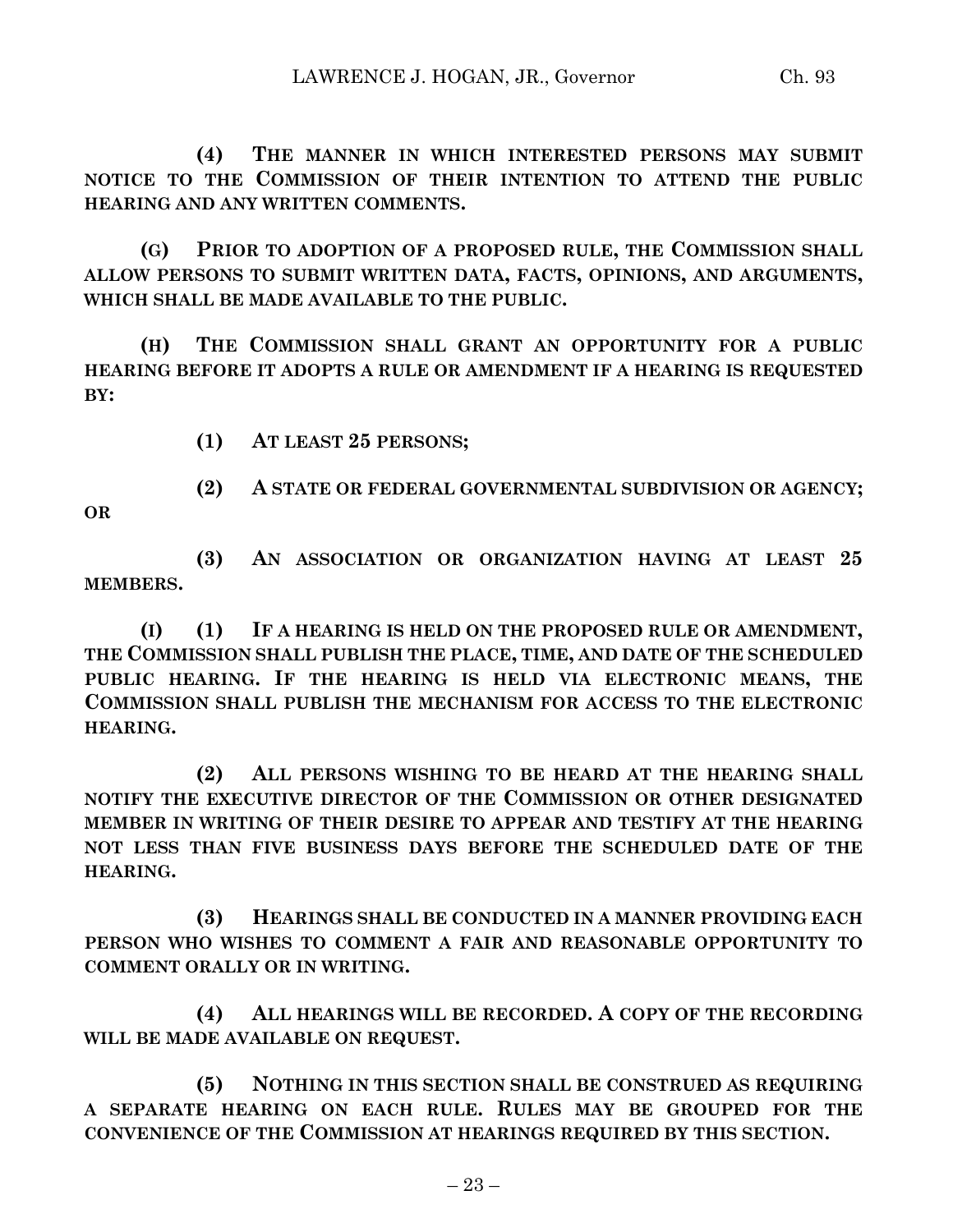**(J) FOLLOWING THE SCHEDULED HEARING DATE, OR BY THE CLOSE OF BUSINESS ON THE SCHEDULED HEARING DATE IF THE HEARING WAS NOT HELD, THE COMMISSION SHALL CONSIDER ALL WRITTEN AND ORAL COMMENTS RECEIVED.**

**(K) IF NO WRITTEN NOTICE OF INTENT TO ATTEND THE PUBLIC HEARING BY INTERESTED PARTIES IS RECEIVED, THE COMMISSION MAY PROCEED WITH PROMULGATION OF THE PROPOSED RULE WITHOUT A PUBLIC HEARING.**

**(L) THE COMMISSION SHALL, BY MAJORITY VOTE OF ALL MEMBERS, TAKE FINAL ACTION ON THE PROPOSED RULE AND SHALL DETERMINE THE EFFECTIVE DATE OF THE RULE, IF ANY, BASED ON THE RULEMAKING RECORD AND THE FULL TEXT OF THE RULE.**

**(M) UPON DETERMINATION THAT AN EMERGENCY EXISTS, THE COMMISSION MAY CONSIDER AND ADOPT AN EMERGENCY RULE WITHOUT PRIOR NOTICE, OPPORTUNITY FOR COMMENT, OR HEARING, PROVIDED THAT THE USUAL RULEMAKING PROCEDURES PROVIDED IN THE COMPACT AND IN THIS SECTION SHALL BE RETROACTIVELY APPLIED TO THE RULE AS SOON AS REASONABLY POSSIBLE, IN NO EVENT LATER THAN 90 DAYS AFTER THE EFFECTIVE DATE OF THE RULE. FOR THE PURPOSES OF THIS PROVISION, AN EMERGENCY RULE IS ONE THAT MUST BE ADOPTED IMMEDIATELY IN ORDER TO:**

**(1) MEET AN IMMINENT THREAT TO PUBLIC HEALTH, SAFETY, OR WELFARE;**

**(2) PREVENT A LOSS OF COMMISSION OR MEMBER STATE FUNDS;**

**(3) MEET A DEADLINE FOR THE PROMULGATION OF AN ADMINISTRATIVE RULE THAT IS ESTABLISHED BY FEDERAL LAW OR RULE; OR**

**(4) PROTECT PUBLIC HEALTH AND SAFETY.**

**(N) THE COMMISSION OR AN AUTHORIZED COMMITTEE OF THE COMMISSION MAY DIRECT REVISIONS TO A PREVIOUSLY ADOPTED RULE OR AMENDMENT FOR PURPOSES OF CORRECTING TYPOGRAPHICAL ERRORS, ERRORS IN FORMAT, ERRORS IN CONSISTENCY, OR GRAMMATICAL ERRORS. PUBLIC NOTICE OF ANY REVISIONS SHALL BE POSTED ON THE WEBSITE OF THE COMMISSION. THE REVISION SHALL BE SUBJECT TO CHALLENGE BY ANY PERSON FOR A PERIOD OF 30 DAYS AFTER POSTING. THE REVISION MAY BE CHALLENGED ONLY ON GROUNDS THAT THE REVISION RESULTS IN A MATERIAL CHANGE TO A RULE. A CHALLENGE SHALL BE MADE IN WRITING AND DELIVERED TO THE CHAIR OF THE COMMISSION PRIOR TO THE END OF THE NOTICE PERIOD. IF NO CHALLENGE IS MADE, THE REVISION WILL TAKE EFFECT WITHOUT FURTHER ACTION. IF THE REVISION IS**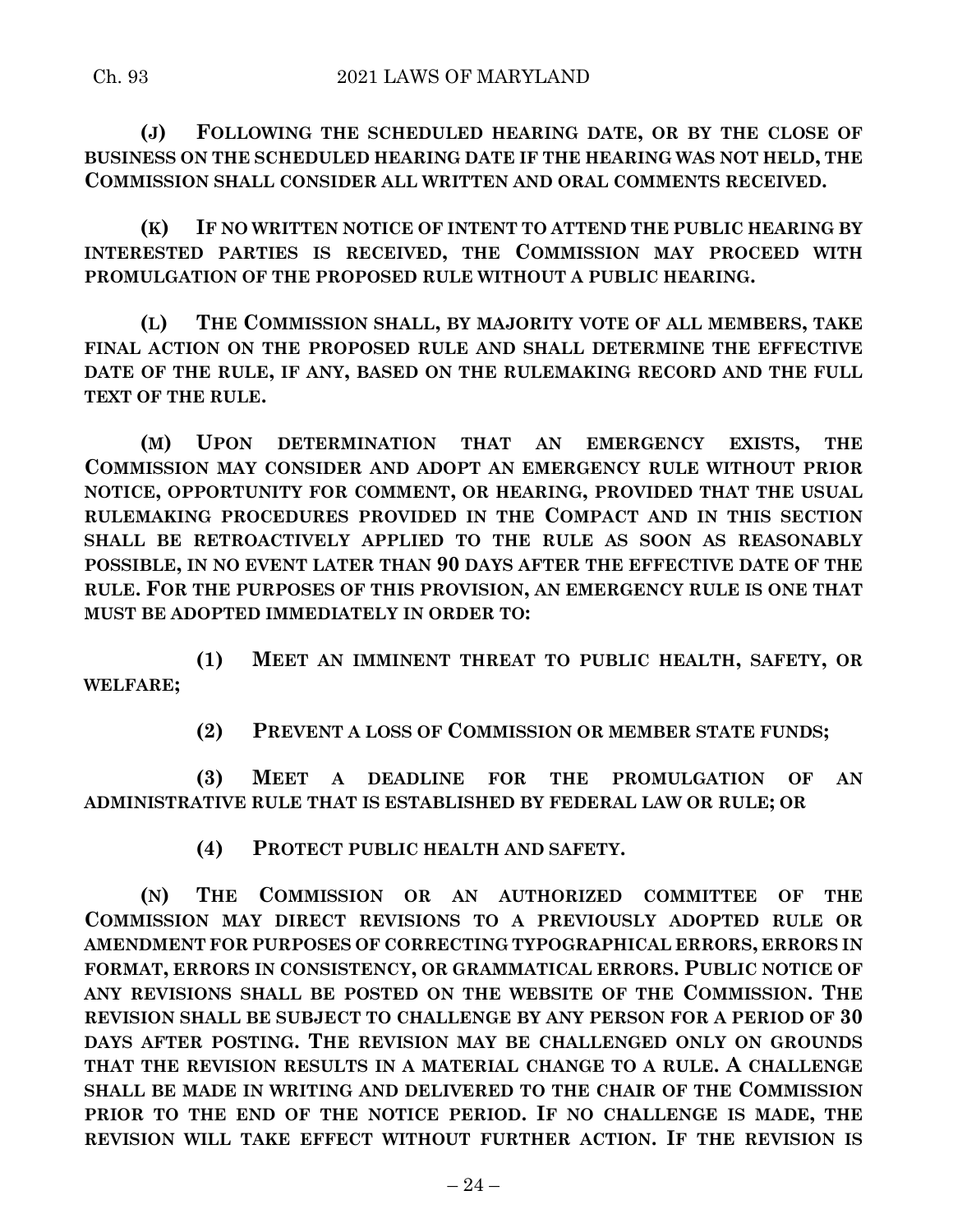**CHALLENGED, THE REVISION MAY NOT TAKE EFFECT WITHOUT THE APPROVAL OF THE COMMISSION.**

**SECTION 11. OVERSIGHT, DISPUTE RESOLUTION, AND ENFORCEMENT.**

**(A) (1) THE EXECUTIVE, LEGISLATIVE, AND JUDICIAL BRANCHES OF STATE GOVERNMENT IN EACH MEMBER STATE SHALL ENFORCE THE COMPACT AND TAKE ALL ACTIONS NECESSARY AND APPROPRIATE TO EFFECTUATE THE COMPACT'S PURPOSES AND INTENT. THE PROVISIONS OF THE COMPACT AND THE RULES PROMULGATED HEREUNDER SHALL HAVE STANDING AS STATUTORY LAW.**

**(2) ALL COURTS SHALL TAKE JUDICIAL NOTICE OF THE COMPACT AND THE RULES IN ANY JUDICIAL OR ADMINISTRATIVE PROCEEDING IN A MEMBER STATE PERTAINING TO THE SUBJECT MATTER OF THE COMPACT WHICH MAY AFFECT THE POWERS, RESPONSIBILITIES, OR ACTIONS OF THE COMMISSION.**

**(3) THE COMMISSION SHALL BE ENTITLED TO RECEIVE SERVICE OF PROCESS IN ANY SUCH PROCEEDING, AND SHALL HAVE STANDING TO INTERVENE IN SUCH A PROCEEDING FOR ALL PURPOSES. FAILURE TO PROVIDE SERVICE OF PROCESS TO THE COMMISSION SHALL RENDER A JUDGMENT OR ORDER VOID AS TO THE COMMISSION, THE COMPACT, OR PROMULGATED RULES.**

**(B) (1) IF THE COMMISSION DETERMINES THAT A MEMBER STATE HAS DEFAULTED IN THE PERFORMANCE OF ITS OBLIGATIONS OR RESPONSIBILITIES UNDER THE COMPACT OR THE PROMULGATED RULES, THE COMMISSION SHALL:**

**(I) PROVIDE WRITTEN NOTICE TO THE DEFAULTING STATE AND OTHER MEMBER STATES OF THE NATURE OF THE DEFAULT, THE PROPOSED MEANS OF CURING THE DEFAULT AND/OR ANY OTHER ACTION TO BE TAKEN BY THE COMMISSION; AND**

**(II) PROVIDE REMEDIAL TRAINING AND SPECIFIC TECHNICAL ASSISTANCE REGARDING THE DEFAULT.**

**(2) IF A STATE IN DEFAULT FAILS TO CURE THE DEFAULT, THE DEFAULTING STATE MAY BE TERMINATED FROM THE COMPACT UPON AN AFFIRMATIVE VOTE OF A MAJORITY OF THE MEMBER STATES, AND ALL RIGHTS, PRIVILEGES AND BENEFITS CONFERRED BY THE COMPACT MAY BE TERMINATED ON THE EFFECTIVE DATE OF TERMINATION. A CURE OF THE DEFAULT DOES NOT RELIEVE THE OFFENDING STATE OF OBLIGATIONS OR LIABILITIES INCURRED DURING THE PERIOD OF DEFAULT.**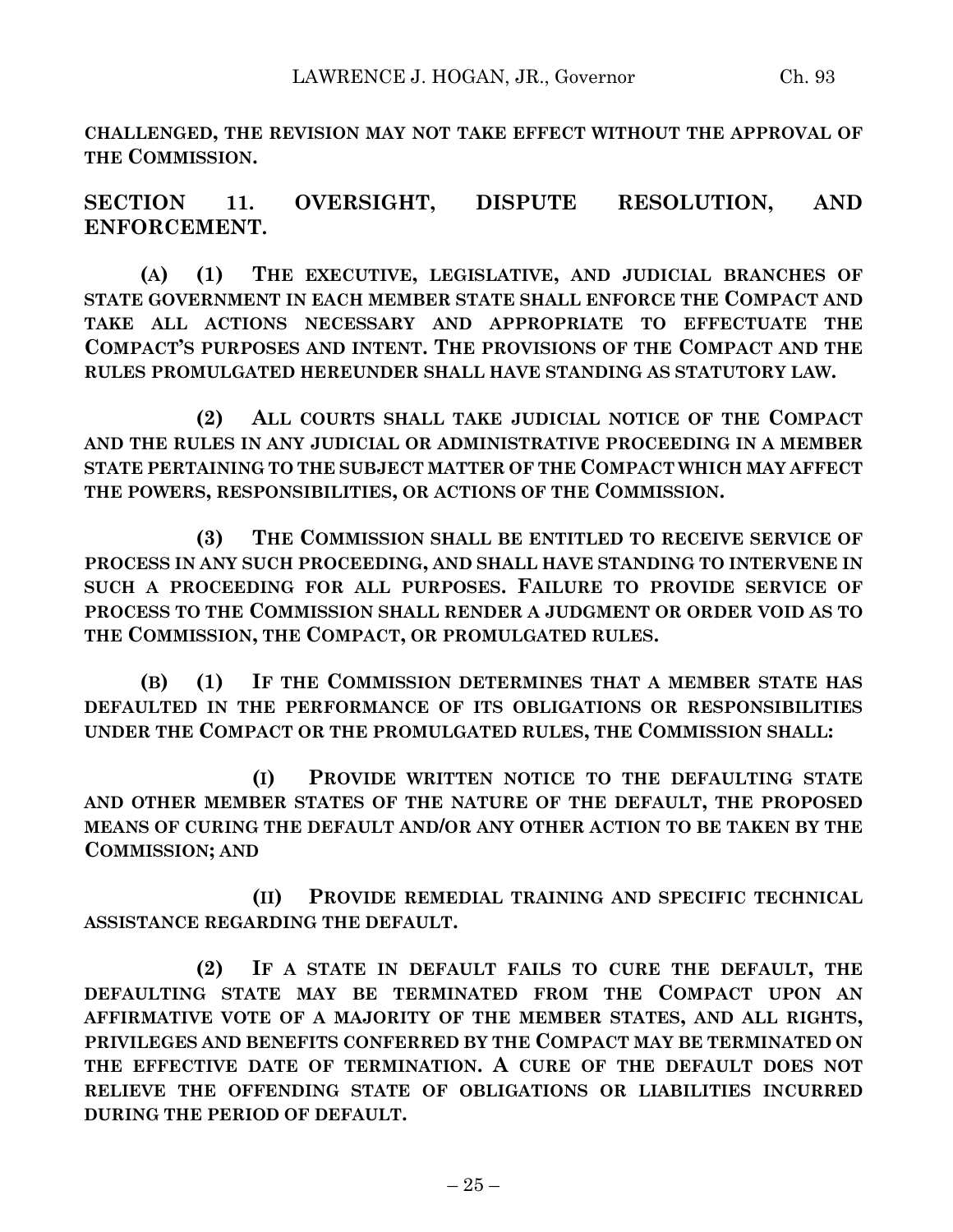**(3) TERMINATION OF MEMBERSHIP IN THE COMPACT SHALL BE IMPOSED ONLY AFTER ALL OTHER MEANS OF SECURING COMPLIANCE HAVE BEEN EXHAUSTED. NOTICE OF INTENT TO SUSPEND OR TERMINATE SHALL BE GIVEN BY THE COMMISSION TO THE GOVERNOR, THE MAJORITY AND MINORITY LEADERS OF THE DEFAULTING STATE'S LEGISLATURE, AND EACH OF THE MEMBER STATES.**

**(4) A STATE THAT HAS BEEN TERMINATED IS RESPONSIBLE FOR ALL ASSESSMENTS, OBLIGATIONS, AND LIABILITIES INCURRED THROUGH THE EFFECTIVE DATE OF TERMINATION, INCLUDING OBLIGATIONS THAT EXTEND BEYOND THE EFFECTIVE DATE OF TERMINATION.**

**(5) THE COMMISSION MAY NOT BEAR ANY COSTS RELATED TO A STATE THAT IS FOUND TO BE IN DEFAULT OR THAT HAS BEEN TERMINATED FROM THE COMPACT, UNLESS AGREED UPON IN WRITING BETWEEN THE COMMISSION AND THE DEFAULTING STATE.**

**(6) THE DEFAULTING STATE MAY APPEAL THE ACTION OF THE COMMISSION BY PETITIONING THE U.S. DISTRICT COURT FOR THE DISTRICT OF COLUMBIA OR THE FEDERAL DISTRICT WHERE THE COMMISSION HAS ITS PRINCIPAL OFFICES. THE PREVAILING MEMBER SHALL BE AWARDED ALL COSTS OF SUCH LITIGATION, INCLUDING REASONABLE ATTORNEY'S FEES.**

**(C) (1) UPON REQUEST BY A MEMBER STATE, THE COMMISSION SHALL ATTEMPT TO RESOLVE DISPUTES RELATED TO THE COMPACT THAT ARISE AMONG MEMBER STATES AND BETWEEN MEMBER AND NON–MEMBER STATES.**

**(2) THE COMMISSION SHALL PROMULGATE A RULE PROVIDING FOR BOTH MEDIATION AND BINDING DISPUTE RESOLUTION FOR DISPUTES AS APPROPRIATE.**

**(D) (1) THE COMMISSION, IN THE REASONABLE EXERCISE OF ITS DISCRETION, SHALL ENFORCE THE PROVISIONS AND RULES OF THE COMPACT.**

**(2) BY MAJORITY VOTE, THE COMMISSION MAY INITIATE LEGAL ACTION IN THE UNITED STATES DISTRICT COURT FOR THE DISTRICT OF COLUMBIA OR THE FEDERAL DISTRICT WHERE THE COMMISSION HAS ITS PRINCIPAL OFFICES AGAINST A MEMBER STATE IN DEFAULT TO ENFORCE COMPLIANCE WITH THE PROVISIONS OF THE COMPACT AND ITS PROMULGATED RULES AND BYLAWS. THE RELIEF SOUGHT MAY INCLUDE BOTH INJUNCTIVE RELIEF AND DAMAGES. IN THE EVENT JUDICIAL ENFORCEMENT IS NECESSARY, THE PREVAILING MEMBER SHALL BE AWARDED ALL COSTS OF SUCH LITIGATION, INCLUDING REASONABLE ATTORNEY'S FEES.**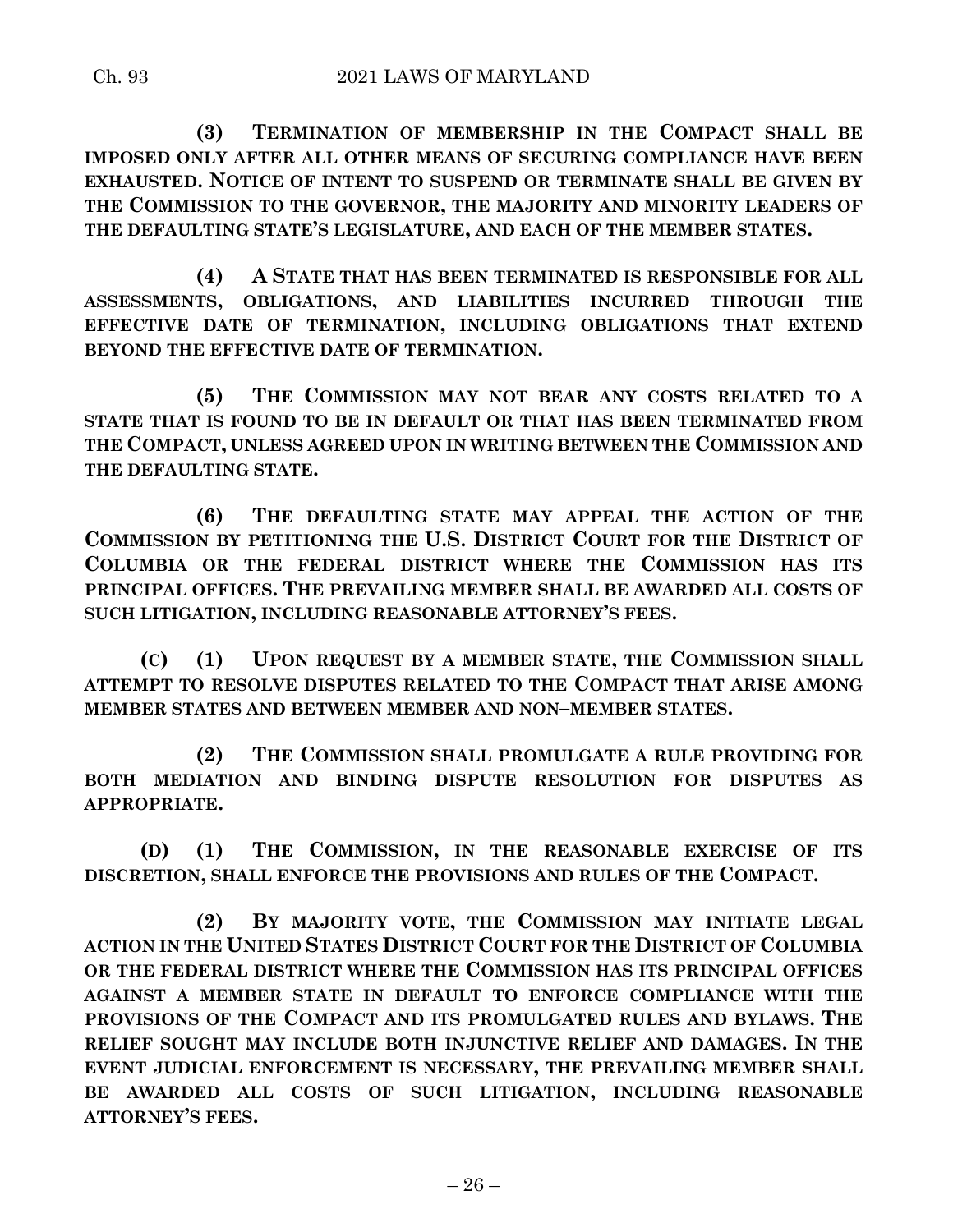**(3) THE REMEDIES HEREIN ARE NOT THE EXCLUSIVE REMEDIES OF THE COMMISSION. THE COMMISSION MAY PURSUE ANY OTHER REMEDIES AVAILABLE UNDER FEDERAL OR STATE LAW.**

**SECTION 12. DATE OF IMPLEMENTATION OF THE INTERSTATE COMMISSION FOR OCCUPATIONAL THERAPY PRACTICE AND ASSOCIATED RULES, WITHDRAWAL, AND AMENDMENT.**

**(A) THE COMPACT SHALL COME INTO EFFECT ON THE DATE ON WHICH THE COMPACT STATUTE IS ENACTED INTO LAW IN THE TENTH MEMBER STATE. THE PROVISIONS, WHICH BECOME EFFECTIVE AT THAT TIME, SHALL BE LIMITED TO THE POWERS GRANTED TO THE COMMISSION RELATING TO ASSEMBLY AND THE PROMULGATION OF RULES. THEREAFTER, THE COMMISSION SHALL MEET AND EXERCISE RULEMAKING POWERS NECESSARY TO THE IMPLEMENTATION AND ADMINISTRATION OF THE COMPACT.**

**(B) ANY STATE THAT JOINS THE COMPACT SUBSEQUENT TO THE COMMISSION'S INITIAL ADOPTION OF THE RULES SHALL BE SUBJECT TO THE RULES AS THEY EXIST ON THE DATE ON WHICH THE COMPACT BECOMES LAW IN THAT STATE. ANY RULE THAT HAS BEEN PREVIOUSLY ADOPTED BY THE COMMISSION SHALL HAVE THE FULL FORCE AND EFFECT OF LAW ON THE DAY THE COMPACT BECOMES LAW IN THAT STATE.**

**(C) (1) ANY MEMBER STATE MAY WITHDRAW FROM THE COMPACT BY ENACTING A STATUTE REPEALING THE COMPACT.**

**(2) A MEMBER STATE'S WITHDRAWAL SHALL NOT TAKE EFFECT UNTIL SIX MONTHS AFTER ENACTMENT OF THE REPEALING STATUTE.**

**(3) WITHDRAWAL SHALL NOT AFFECT THE CONTINUING REQUIREMENT OF THE WITHDRAWING STATE'S LICENSING BOARD TO COMPLY WITH THE INVESTIGATIVE AND ADVERSE ACTION REPORTING REQUIREMENTS OF THIS ACT PRIOR TO THE EFFECTIVE DATE OF WITHDRAWAL.**

**(D) NOTHING CONTAINED IN THE COMPACT SHALL BE CONSTRUED TO INVALIDATE OR PREVENT ANY OCCUPATIONAL THERAPY LICENSURE AGREEMENT OR OTHER COOPERATIVE ARRANGEMENT BETWEEN A MEMBER STATE AND A NON–MEMBER STATE THAT DOES NOT CONFLICT WITH THE PROVISIONS OF THE COMPACT.**

**(E) THE COMPACT MAY BE AMENDED BY THE MEMBER STATES. NO AMENDMENT TO THE COMPACT SHALL BECOME EFFECTIVE AND BINDING UPON ANY MEMBER STATE UNTIL IT IS ENACTED INTO THE LAWS OF ALL MEMBER STATES.**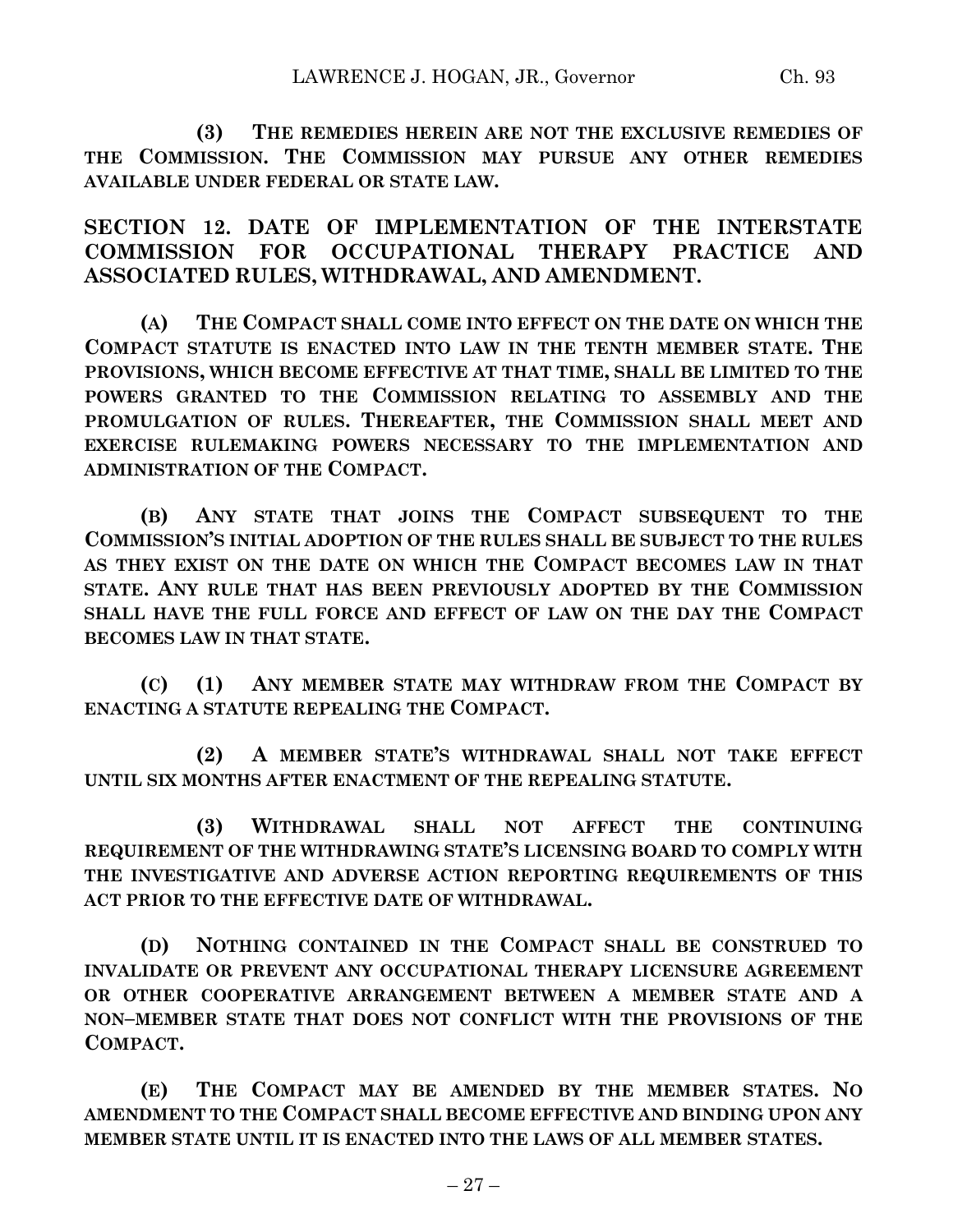# **SECTION 13. CONSTRUCTION AND SEVERABILITY.**

**THE COMPACT SHALL BE LIBERALLY CONSTRUED SO AS TO EFFECTUATE THE PURPOSES THEREOF. THE PROVISIONS OF THE COMPACT SHALL BE SEVERABLE AND IF ANY PHRASE, CLAUSE, SENTENCE OR PROVISION OF THIS COMPACT IS DECLARED TO BE CONTRARY TO THE CONSTITUTION OF ANY MEMBER STATE OR OF THE UNITED STATES OR THE APPLICABILITY THEREOF TO ANY GOVERNMENT, AGENCY, PERSON, OR CIRCUMSTANCE IS HELD INVALID, THE VALIDITY OF THE REMAINDER OF THE COMPACT AND THE APPLICABILITY THEREOF TO ANY GOVERNMENT, AGENCY, PERSON, OR CIRCUMSTANCE SHALL NOT BE AFFECTED THEREBY. IF THE COMPACT IS CONTRARY TO THE CONSTITUTION OF ANY MEMBER STATE, THE COMPACT SHALL REMAIN IN FULL FORCE AND EFFECT AS TO THE REMAINING MEMBER STATES AND IN FULL FORCE AND EFFECT AS TO THE MEMBER STATE AFFECTED AS TO ALL SEVERABLE MATTERS.**

## **SECTION 14. BINDING EFFECT OF COMPACT AND OTHER LAWS.**

**(A) A LICENSEE PROVIDING OCCUPATIONAL THERAPY IN A REMOTE STATE UNDER THE COMPACT PRIVILEGE SHALL FUNCTION WITHIN THE LAWS AND REGULATIONS OF THE REMOTE STATE.**

**(B) NOTHING HEREIN PREVENTS THE ENFORCEMENT OF ANY OTHER LAW OF A MEMBER STATE THAT IS NOT INCONSISTENT WITH THE COMPACT.**

**(C) ANY LAWS IN A MEMBER STATE IN CONFLICT WITH THE COMPACT ARE SUPERSEDED TO THE EXTENT OF THE CONFLICT.**

**(D) ANY LAWFUL ACTIONS OF THE COMMISSION, INCLUDING ALL RULES AND BYLAWS PROMULGATED BY THE COMMISSION, ARE BINDING UPON THE MEMBER STATES.**

**(E) ALL AGREEMENTS BETWEEN THE COMMISSION AND THE MEMBER STATES ARE BINDING IN ACCORDANCE WITH THEIR TERMS.**

**(F) IN THE EVENT ANY PROVISION OF THE COMPACT EXCEEDS THE CONSTITUTIONAL LIMITS IMPOSED ON THE LEGISLATURE OF ANY MEMBER STATE, THE PROVISION SHALL BE INEFFECTIVE TO THE EXTENT OF THE CONFLICT WITH THE CONSTITUTIONAL PROVISION IN QUESTION IN THAT MEMBER STATE.**

SECTION 2. AND BE IT FURTHER ENACTED, That this Act is contingent on the enacting of substantially similar legislation in nine other states. The Maryland Department of Health shall notify the Department of Legislative Services within 10 days after nine states have enacted legislation that is substantially similar to this Act.